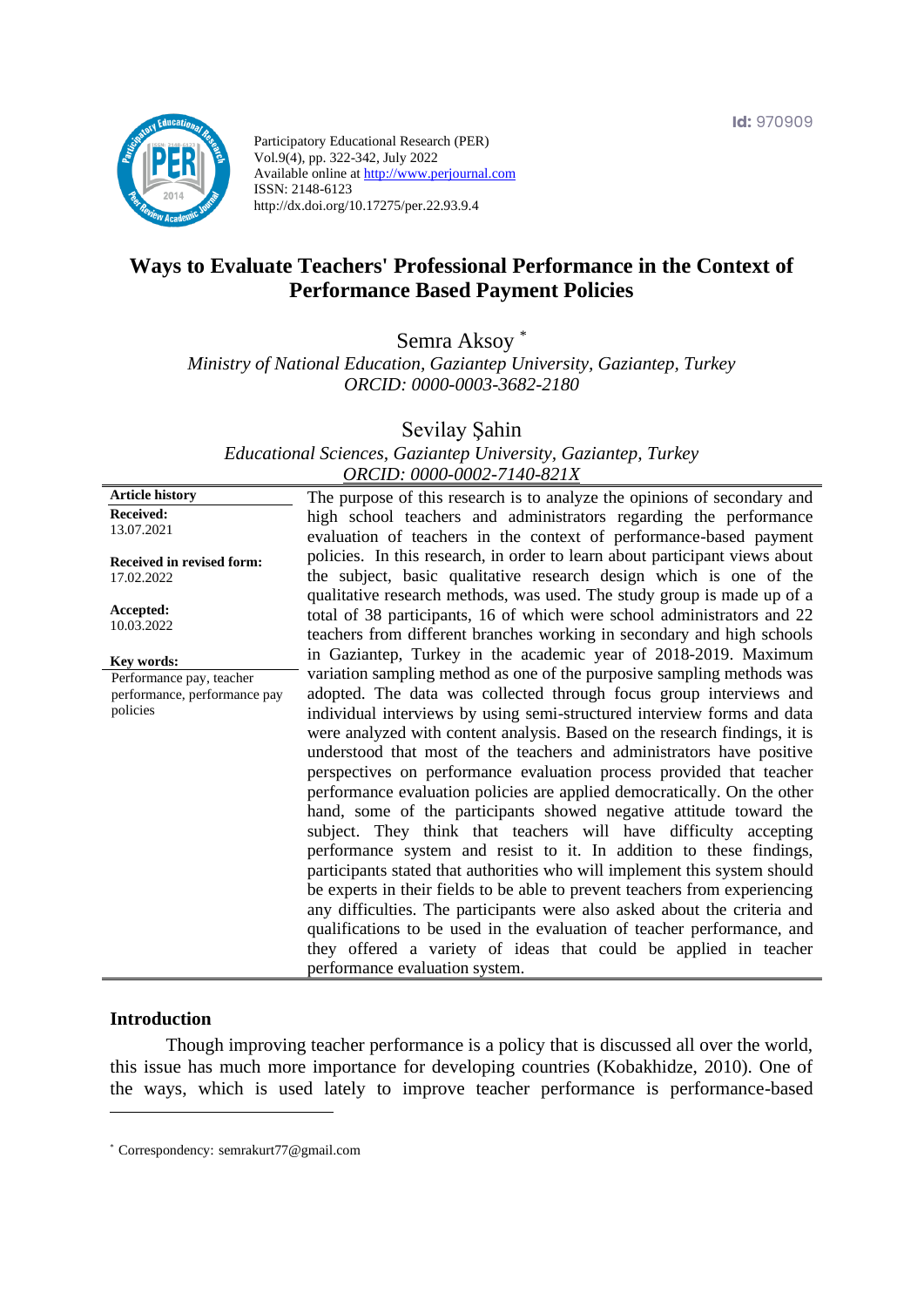economic incentive policies, or in another words, performance-based payment policies. However, the implementation of these policies depends on the right and effective evaluation of teacher performance. Various methods can be used to evaluate teacher performance (Milanowski & Heneman, 2001). The most frequently used method in recent years is the evaluation of student test results, but it is also possible to mention other methods used in the past. These are the methods based on student achievement output, such as literacy rate, high school graduation rates or university entrance rates. Nowadays, the basis of these methods, measuring the performance in different ways, is based on the student's success (Lazear, 2001; Springer, 2009). The main issue that should be considered in the evaluation process is how a school or education system affects the student's subsequent gains or professional acquisition. Yet, the problem about this issue is that it is difficult to make a measurement in this direction and it requires a very long time, even if it can be done (Lazear, 2001). At this point, it is important to decide which performance indicators should be accepted as criteria and how the performance evaluation process should work within the scope of the teacher performance evaluation system to be implemented in connection with performance-based payment policies.

#### *Related Literature*

Performance concept is used more in the industrial market, and it does not seem to be used with teachers in terms of the quality of their work. However, performance concept has been used in the education sector around the world in the last two decades and is used especially in western countries (Chamberlin, Wragg, Haynes, & Wragg, 2002; Podgursky & Springer, 2007). Performance evaluation is needed depending on the needs of teachers to decide on their performance and to reward, enforce, or design a development process. Performance evaluation is the process of communicating, evaluating, and improving the worker's job about how and how much a job is done (Aguinis, 2009; Dagar, 2014; Gotcheva, 2009). Mathis and Jackson (2011) express that performance evaluation is the pursuit of how well an employee does his/her job according to pre-determined standards.

The performance evaluation system, which is widely used in other sectors, has also started to be used widely in the education sector. In the education sector, performance evaluation is used to obtain the training which is needed by the teacher who needs to improve his or her skills and it is used for getting information in regard to the teacher's performance. In addition to these, performance evaluation is used to measure teacher's efficiency, to reward according to the job he/she performs, or to ensure his/her development if it is needed necessary. Teacher performance evaluation is a whole system that is used to celebrate, recognize, and reward teachers' work. At the same time, it is a process including the evaluation of the effectiveness, strengths and areas of development of education, which is followed by opportunities such as feedback, coaching, support and professional development opportunities (OECD, 2009a).

Newmann (1997) remarked that the evaluation of teacher performance is the evaluation of education services in line with the determined goals and the implementation of the reward or penalty process according to the results of evaluation of teacher performance in the education sector. He believes that it will increase the quality and efficiency of education and will contribute positively to education for both teachers and students. According to Guthrie and Reed (1991), documenting the teacher's observed performance, effective teaching skill, knowledge and attitude towards teaching also enables an effective evaluation of the teacher's performance. The use of payment policies based on teacher performance evaluation continues to be implemented by shaping them according to the national standards of the countries day

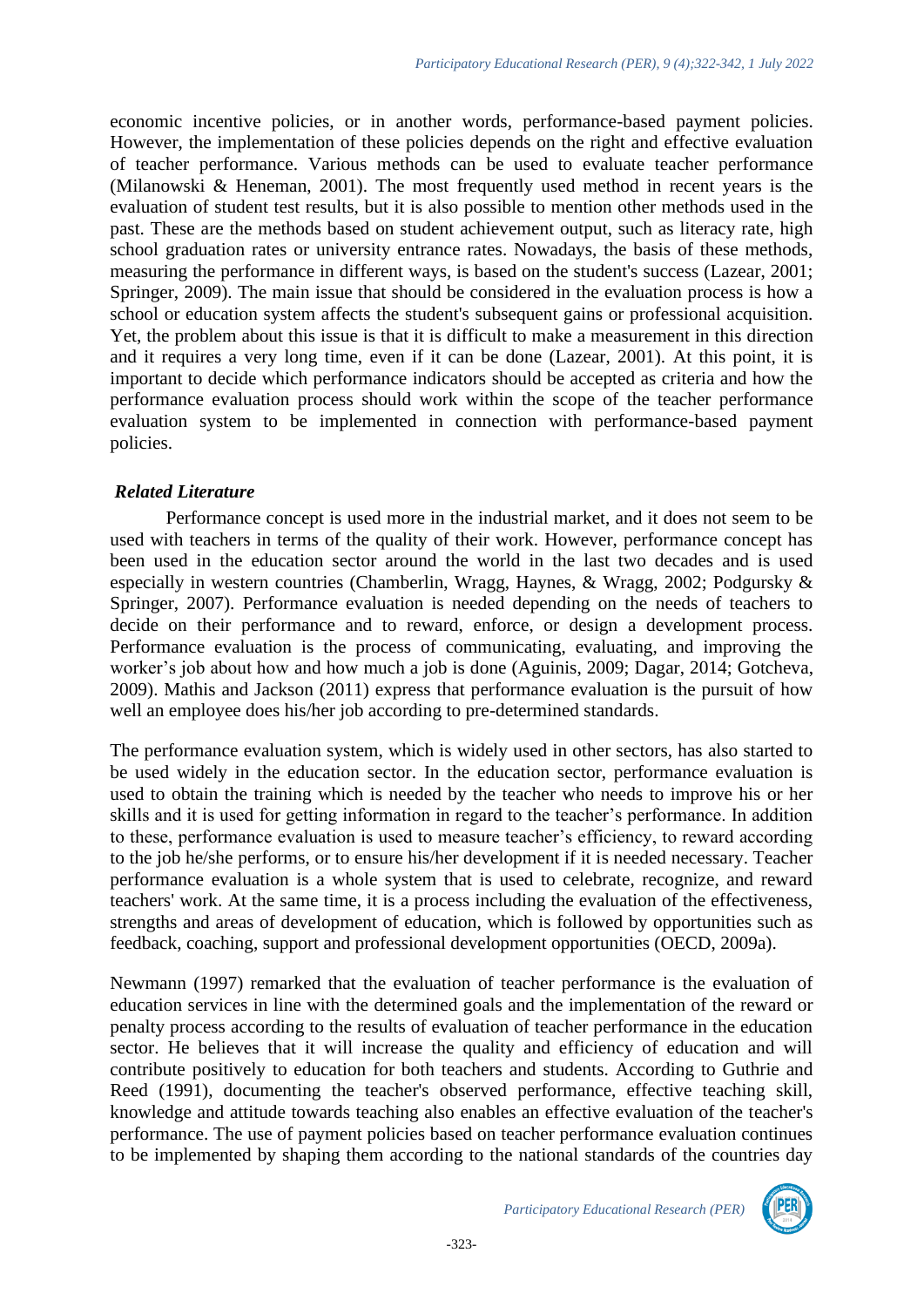by day (Chamberlin et al., 2002; Kirunda, 2004; Murphy, Hallinger & Heck, 2013; Zuber & Altrichter, 2018). Researchers, who try to develop the performance-based payment policy and the states that want to include this policy in their system, want to reach a better education output in their countries. One of the most significant strategies to achieve this expectation is to develop a payment policy rewarding the teacher individually or as a group (Ballou, 2001; Jensen, Yamashiro & Tibbetts, 2010).

According to Adnett (2003), the aim of teacher performance evaluation related to economic incentive is to increase student success and improve basic skills. On the other hand, according to Farrell and Morris (2009) the aim of performance-based payment is that teachers focus on specific subjects and stay in the profession, increase their motivation, and strengthen the school in general. Boyacı (2003) states that teacher performance evaluation enables the structuring of a more qualified education environment, and also it enables the determination of the professional and individual development areas related to teachers and allows the award and promotion system to operate with more objective criteria.

How teacher performance should be evaluated in accordance with performance-based payment policies is influenced by the structural and social characteristics of countries' education systems. Because of this, both the teacher performance evaluation system and performance-based payment policies should be structured in accordance with the characteristics of the education systems. In this study, first of all, the possible effects and preferability of these policies have been tried to be understood by evaluating the possible effects of a possible performance-based payment policy on the Turkish education system. After that, the first and important step of the implementation of performance-based payment policies which is how teacher performance should be evaluated was examined. The research is hoped to raise awareness in the improvement of teacher' professional performance in terms of coordinated implementation of performance evaluation and performance-based payment policies. For this purpose, this research aims to examine the opinions of secondary school and high school teachers and administrators regarding the performance evaluation of teachers in the context of performance-based payment policies. Taking this into consideration, the key research question which motives this study is "How should teachers' professional performance be evaluated in the context of performance-based payment policies?". Depending on this main purpose, this research attempts to answer the following two research questions:

- (1) What do secondary and high school teachers and administrators think about the effects of performance-based payment policies on improving teachers' performance?
- (2) What criteria do secondary and high school teachers and administrators think should be used to evaluate teacher performance in the context of performance-based payment policies?

## **Method**

## *Research Design*

The research was conducted using the basic qualitative research design which is one of the qualitative research designs. Merriam (2013) states that the purpose of the basic qualitative research design is particularly well suited to obtain an in-depth understanding of effective educational processes (as cited in Worthington, 2013). This study was based on defining and explaining how the participants made sense of teacher performance evaluation.

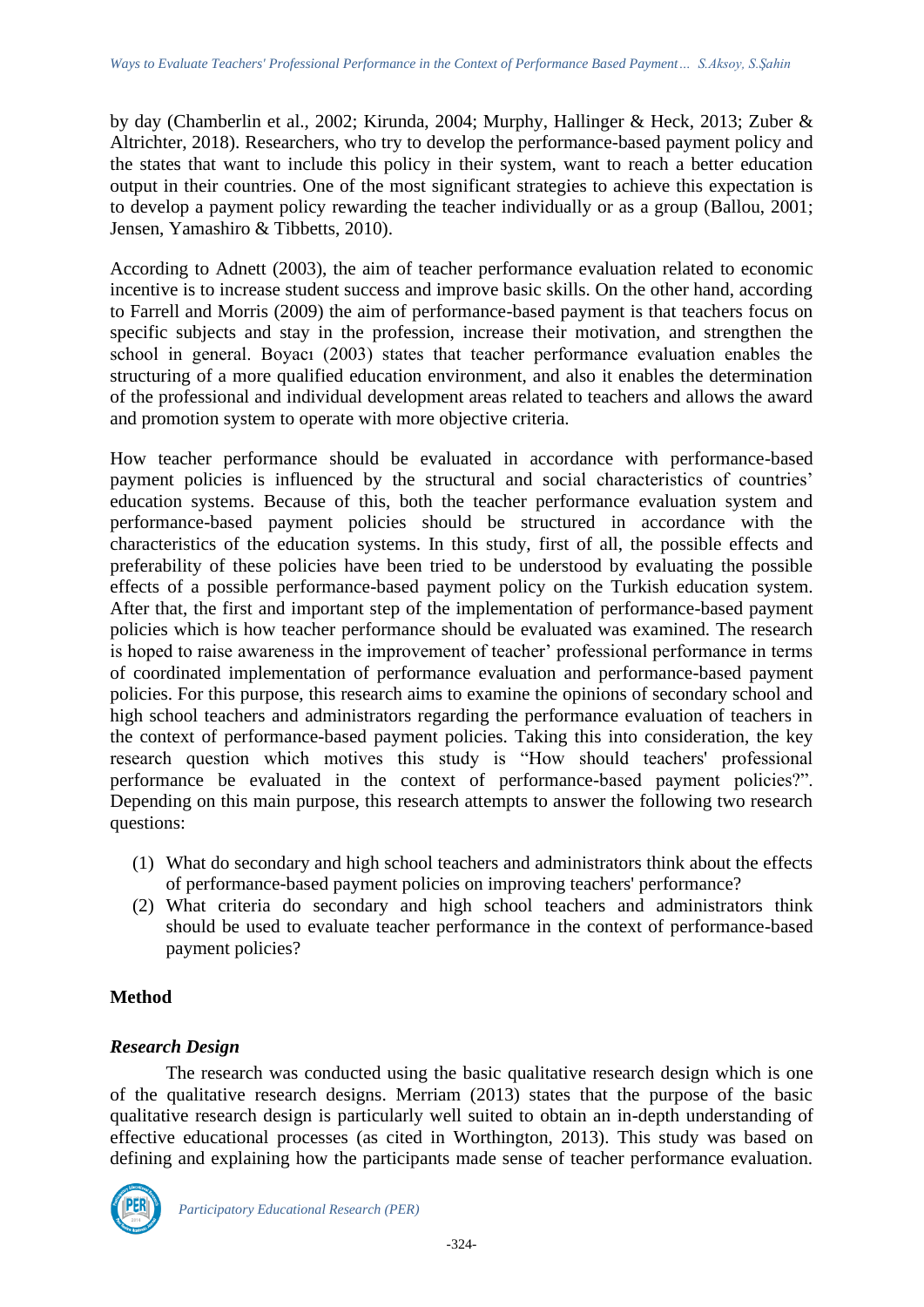The opinions of the administrators and teachers about the evaluation of teacher performance in the context of performance-based payment policies were obtained through focus group interview and individual interviews through semi-structured interview forms.

#### *Study Group*

The study group of the research includes 38 teachers and school administrators working in secondary and high schools in Gaziantep, Turkey. The participants of the study were determined by maximum variation sampling method. In maximum variation sampling method, how the studied subject is evaluated by the groups, which are different in terms of various factors, can be examined in terms of similarities and differences, and a broader view can be obtained about the subject studied in this way (Erford, Hays, Crockett & Miller, 2015). It has been provided that the participants show diversity in terms of their branches and the type of high school teachers working in high schools. At the same time, diversity has been achieved in terms of job position by ensuring that school administrators and teachers are included in the study group. Thanks to the maximum variation sampling method, richer data were obtained by paying attention to the fact that the participants were working in different types of schools, socio-economic regions, and positions, the duration of their service. In this way, the validity and reliability of the research has been increased. Information on the characteristics of the participants is presented in Table 1.

| Profile                       | Description                     | Number of Participants |
|-------------------------------|---------------------------------|------------------------|
| Gender                        | Male                            | 27                     |
|                               | Female                          | 11                     |
| Age                           | 20-30 years old                 | 13                     |
|                               | $30-40$                         | 15                     |
|                               | $40 - 55$                       | 10                     |
| <b>Professional Seniority</b> | $1-10$ years                    | 19                     |
|                               | $10-20$                         | 16                     |
|                               | $20 - 30$                       | 3                      |
| <b>School Type</b>            | <b>High School</b>              | 18                     |
|                               | Secondary School                | 20                     |
| <b>Mission</b>                | School Principal/Vice Principal | 16                     |
|                               | Teacher                         | 22                     |

**Table 1.** Demographic Characteristics of the participants

16 of the participants are school administrators and 22 are teachers. 18 of the participants work in high school (Anatolian High School, Imam Hatip High School (schools with high religious education), Tourism Hotel Management High School, Vocational and Technical Anatolian High School) and 20 of them work in secondary school. 27 of them are men and 11 of them are women. 2 of them are teachers of Information and Communication Technologies, 6 Turkish Language and Literature, 4 Mathematics, 6 Turkish, 3 Physical Education, 2 Social Studies, 4 Science, 2 Religious Culture and Moral Knowledge, 2 in English, 1 in Geography, 1 in Technology and Design, 2 in History, 1 in Food and Beverage Services, 1 in Biology and 1 in Music.

## *Data Collection Tools and Data Collection Procedure*

The data of the research were collected using a semi-structured interview form. According to Rabionet (2011) semi-structured forms help participants to explore their feelings and experiences during the interview. In order to prepare semi structured form, the policy

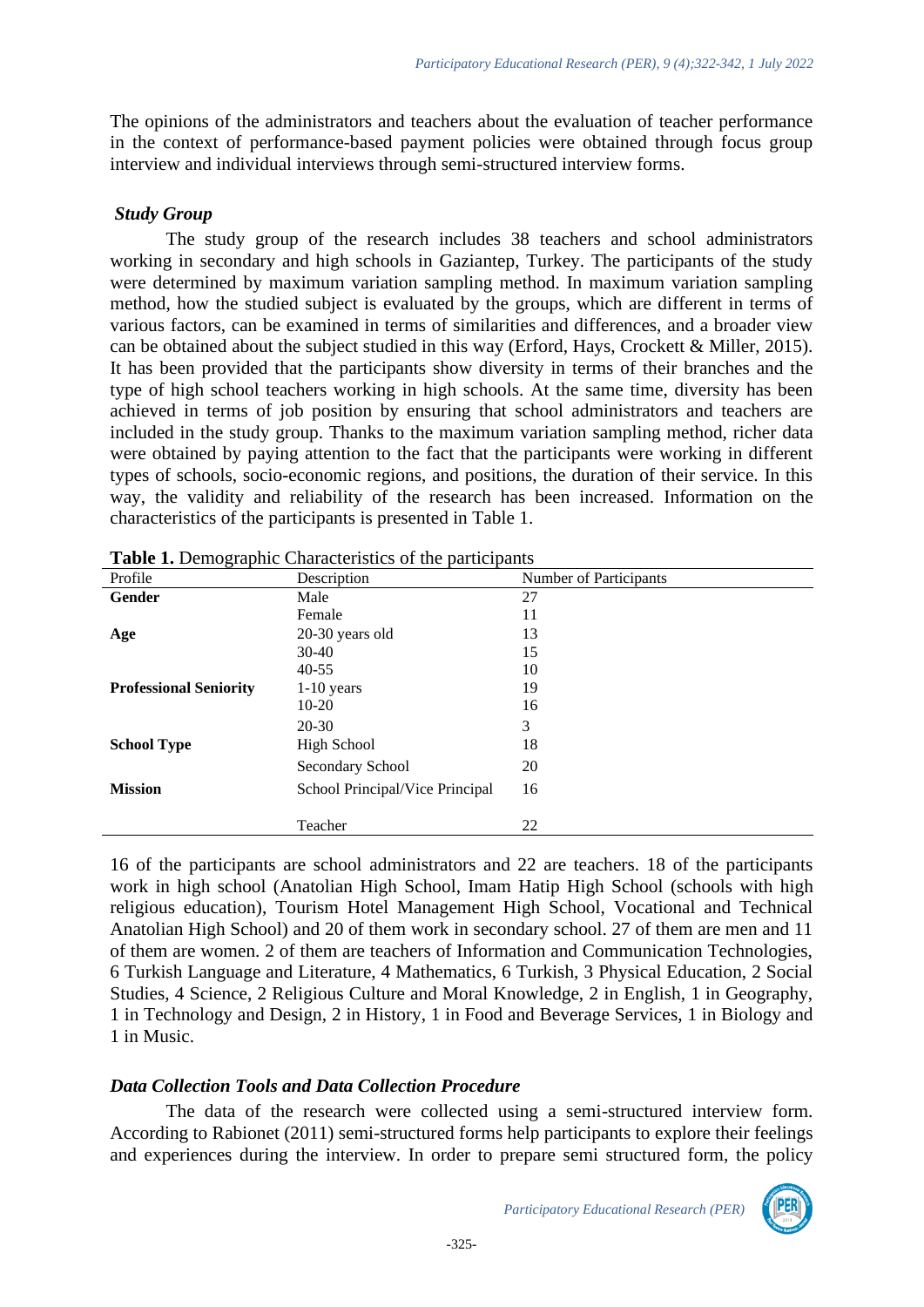practices of countries applying performance-based payment policies in developing teacher performance are examined. At this stage, the data were collected through document analysis and a conceptual framework was created for the implementation of these policies. Then, a draft questionnaire was prepared for semi-structured forms to ask in the interview. First of all, the questions that will be used in interviews, were presented to 2 faculty members, one in the field of educational administration and assessment and evaluation and the other in the field of educational administration, supervision, planning and economics. After the experts analyzed the interview form consisting of two main questions and auxiliary questions, necessary changes which they wanted were made in the interview form and pilot interviews were conducted. The pilot study was carried out with the participation of 6 teachers who were not in the study group. After the pilot implementation, the interview questions were reviewed with two of the experts who are professors in the field of educational sciences, and some changes were made in order to increase the linguistic comprehension of the questions. Finally, the questions with similar answers were combined. After the semi-structured interview form was finalized, interviews were conducted. In order to obtain richer data from the participants, nine detailed questions, which are related to two main research questions, were used in the interview form. The semi-structured interview questions used in the research are below:

Detailed questions related to first main research question are:

- (1) What do you think about performance-based payment policies that can be used to improve teacher performance?
- (2) What kind of benefits do you think teachers will have in terms of improving teacher performance?
- (3) What kind of benefits do you think the school will have in terms of improving its academic and social performance?
- (4) What kind of benefits do you think there will be in terms of increasing the academic success of students?
- (5) What kind of benefits do you think there will be in terms of improving the image of the teaching profession?

Detailed questions related to second main research question are:

- (1) How do you think teacher performance should be evaluated within the scope of performance-based payment policies?
- (2) Which indicators should be used to evaluate teacher performance at work?
- (3) Who should be involved in the performance evaluation process? Why?
- (4) Which methods should be used in performance evaluation?

The data of the research were obtained through individual and focus group interviews using semi-structured interview forms. Interviews were implemented with 22 of the participants (13 school administrators, 9 teachers) and 2 focus group interviews (8X2) were implemented with 16 of the participants. Focus group interviews, which are a qualitative data collection method, can be used to obtain in-depth and detailed information (Cokluk, Yilmaz, and Oguz, 2011). According to Morgan (1997: 5), in planning process of the focus group, the first decision to be made is who will be the members of the discussion group. While choosing the members of the focus group, the participants for the purpose of the research should be preferred. In this study, while determining the group participants, it was considered that there were administrators and teachers who had similar level of experience in the field of education. In

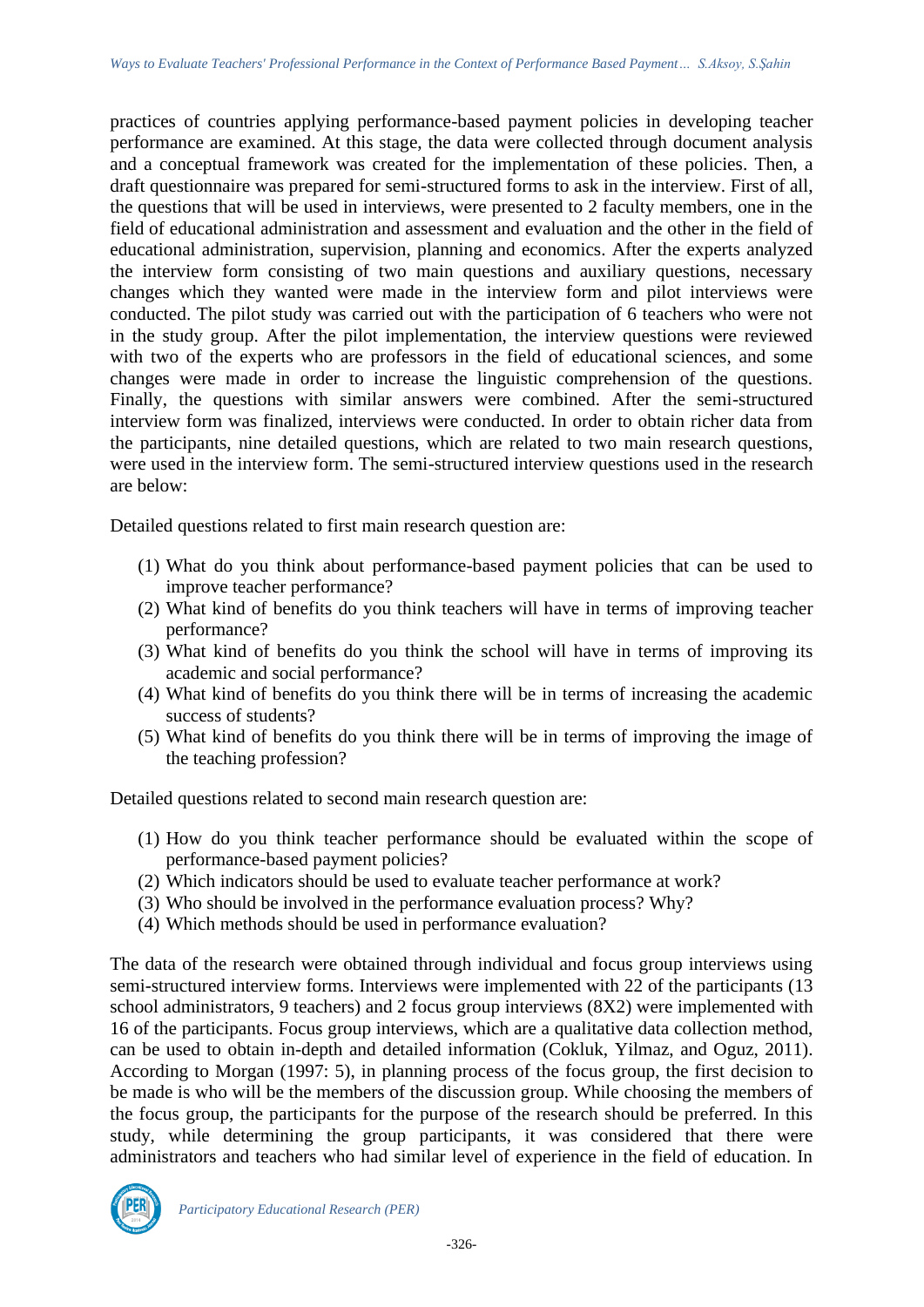this way, it was thought that the richness of the data obtained in the research would contribute more to the research. During the interviews, a quiet environment was provided for the participants to be able to express themselves more comfortably and clearly and not to be affected by environmental factors. In this way, access to more qualified data content is facilitated. According to Kitzinger (1995) at the beginning of the interview the moderator should introduce herself/himself to the participants and then explain the purpose of the focus group discussion. Before starting to ask the interview questions, the participants were given a general knowledge about the evaluation of teacher performance in the context of performance-based payment policies, and the participants were provided with more detailed information on this issue. In order to ensure validity during the interview, notes were taken regarding the responses of the participants and to prevent data loss, interviews were recorded by a voice recorder with the permission of the participants and therefore, holistic data collection process was carried out. According to Morgan and Krueger (1998) the ideal time for focus group discussions is 1-2 hours. Both of the focus group interviews took about 1 hour 30 minutes. Individual interviews with semi-structured forms took about 45 minutes. By keeping the interview times long, the participant was given the opportunity to express their ideas without hurrying. In this way, a wealth of data related to the research has been obtained. Teachers were adhered to the data collection tools to answer their questions in order to ensure the research validity and reliability. Interview questions prepared in line with the conceptual framework and the findings were observed to be in parallel and it was understood to be consistent.

#### *Data Analysis*

Data from semi-structured interviews and focus group interviews were analyzed by content analysis. According to Holdford (2008), qualitative content analysis aims to make sense of readers' findings in a meaningful and useful way. For this reason, in this research, content analysis method was used to analyze the data obtained from the participants in depth and it was aimed to reveal previously unclear themes and codes. In order to perform the content analysis, the raw data obtained with the notes / records kept by the sound recorder and the researcher were transferred to the writing on the computer. Content analysis was implemented at two levels: theme, and codes. In the first stage of content analysis, the data were read as a whole and then meaningful themes were created. In the second stage, the themes created based on the interview questions were examined in terms of meaningful integrity and then codes were formed. The data obtained are understandable and clearly expressed.

#### *Validity and Reliability*

Patton (2002) states that a qualitative researcher should consider validity and reliability in order to design a study, analyze the results, and evaluate the quality of the study. In this research, in order to ensure validity and reliability, in all processes of the research, 2 experts were consulted who are faculty members in the fields of assessment and evaluation, educational administration. The findings that emerged as a result of literature review, preparation of the interview questions and finalization of the questions, analysis of the findings, and finally the analysis of the data findings were carried out under the leadership of 2 experts who are faculty members in the field of educational sciences, and the internal validity of the research was ensured. In order to ensure the external validity of the research, the information about the environment in which the research was conducted, the duration of the interview and the participants were defined in detail. In addition to this, the conceptual framework, data collection and analysis methods that were used in the analysis of the

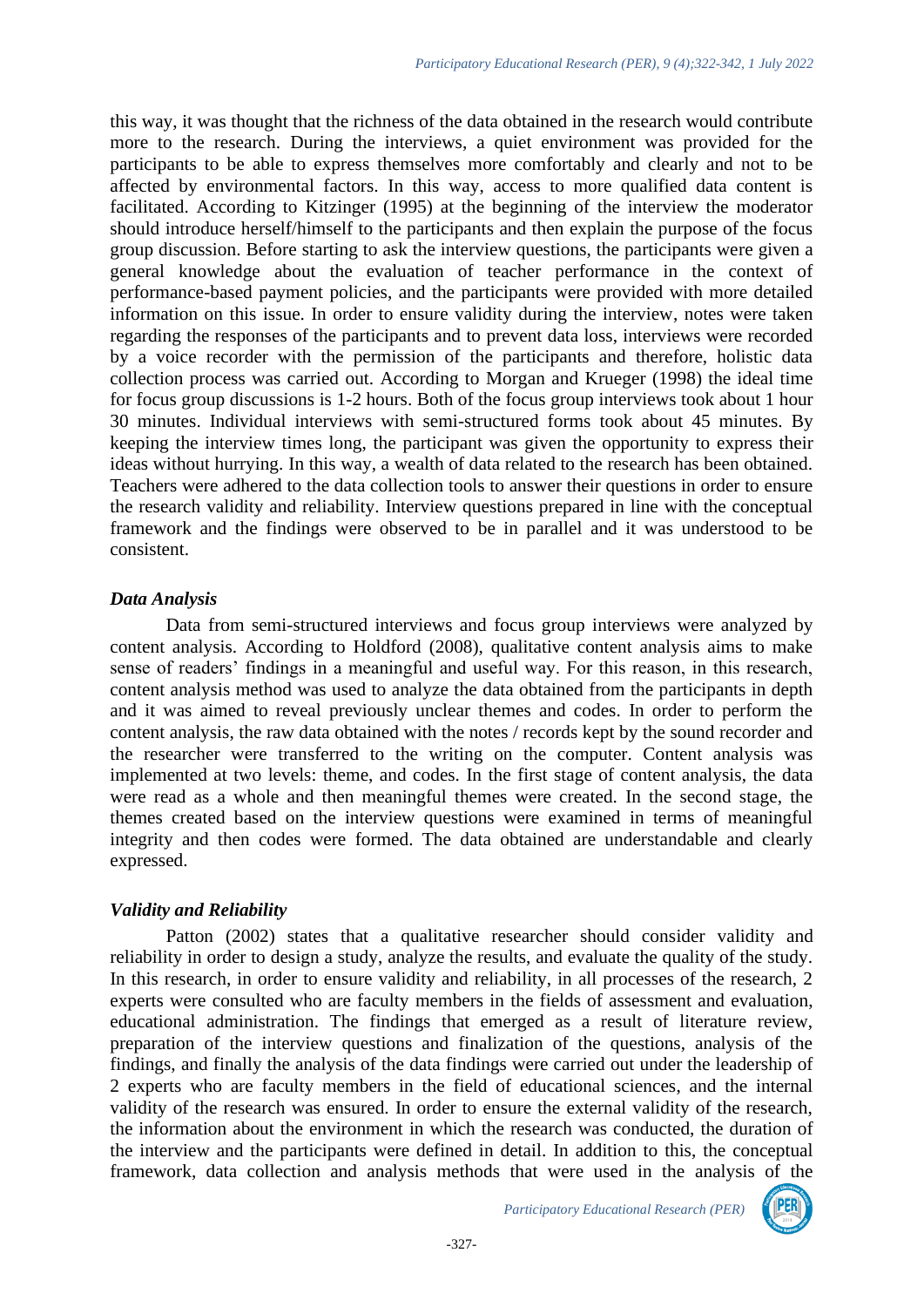obtained data were explained in detail. Also, to ensure content validity, the participants' opinions were presented as direct quotes in findings section and as stated before, all the process of this research was done under the control of experts who are professionals in their fields.

#### **Findings**

In this section, the findings obtained in the study are presented under two main headings as participant views on the improvement of teacher performance through performance-based policies and their views on teacher performance evaluation criteria.

#### *Findings about the views of performance-based payment policies on improving teacher performance*

Under this heading, the views of school administrators and teachers about the performance-based payment policies on improving teacher performance, the benefits of the system on the whole education and also disadvantages in terms of teachers are presented.

|             |  | Table 2. Participant views about performance-based payment policies on improving teacher |  |  |  |
|-------------|--|------------------------------------------------------------------------------------------|--|--|--|
| performance |  |                                                                                          |  |  |  |

| <b>Themes</b>                                | Codes                                             |
|----------------------------------------------|---------------------------------------------------|
| <b>General Benefits for Education System</b> | Making the education system more target oriented  |
|                                              | Revealing the need for change                     |
|                                              | Regaining trust towards the quality of education  |
|                                              | System reconstruction                             |
|                                              | Increasing the quality of education               |
|                                              | Increasing the efficiency of the education system |
|                                              | Its long-term positive effects on education       |
| Disadvantages in terms of teacher            | Resisting changes in the payment system           |
| performance                                  | System change affects motivation negatively       |
|                                              | Difficulty of low performance teacher             |

The codes obtained as a result of the analysis of the theme named "Benefits for the Education System" are; making the education system more target-oriented, the need for change, to regain trust in the quality of education, to restructure the system, to increase the quality of education, to increase the efficiency of the education system and its long-term positive effects. The majority of the participants showed a positive and exciting attitude about the reflection of possible incentive policies to the education system, and they agreed that the change will increase the success of the education system in every sense. On the other hand, some of the participants showed negative attitude about the subject. They think that teachers will have difficulty accepting performance system and they will resist against this big change in their workplace. Some of the views of the participants about the benefits of the implementation of possible performance based-payment policies in the education system are presented below in direct quote:

*"(...) implementation of performance-based payment policies will certainly be very useful. This is a situation we all know in order of OECD countries or how far behind we are in international competitions. Why does the average of mathematics not exceed 2-3 even at university? There is definitely a problem. All right, not only the teacher or education problem, but also the problems caused by the student, but although everyone has a share, the first element of education is education system and teacher" (P9). "Our society desperately needs teachers who do their job well in order to survive. For this reason, since the effort of the teacher working in the incentive system will be seen and the* 

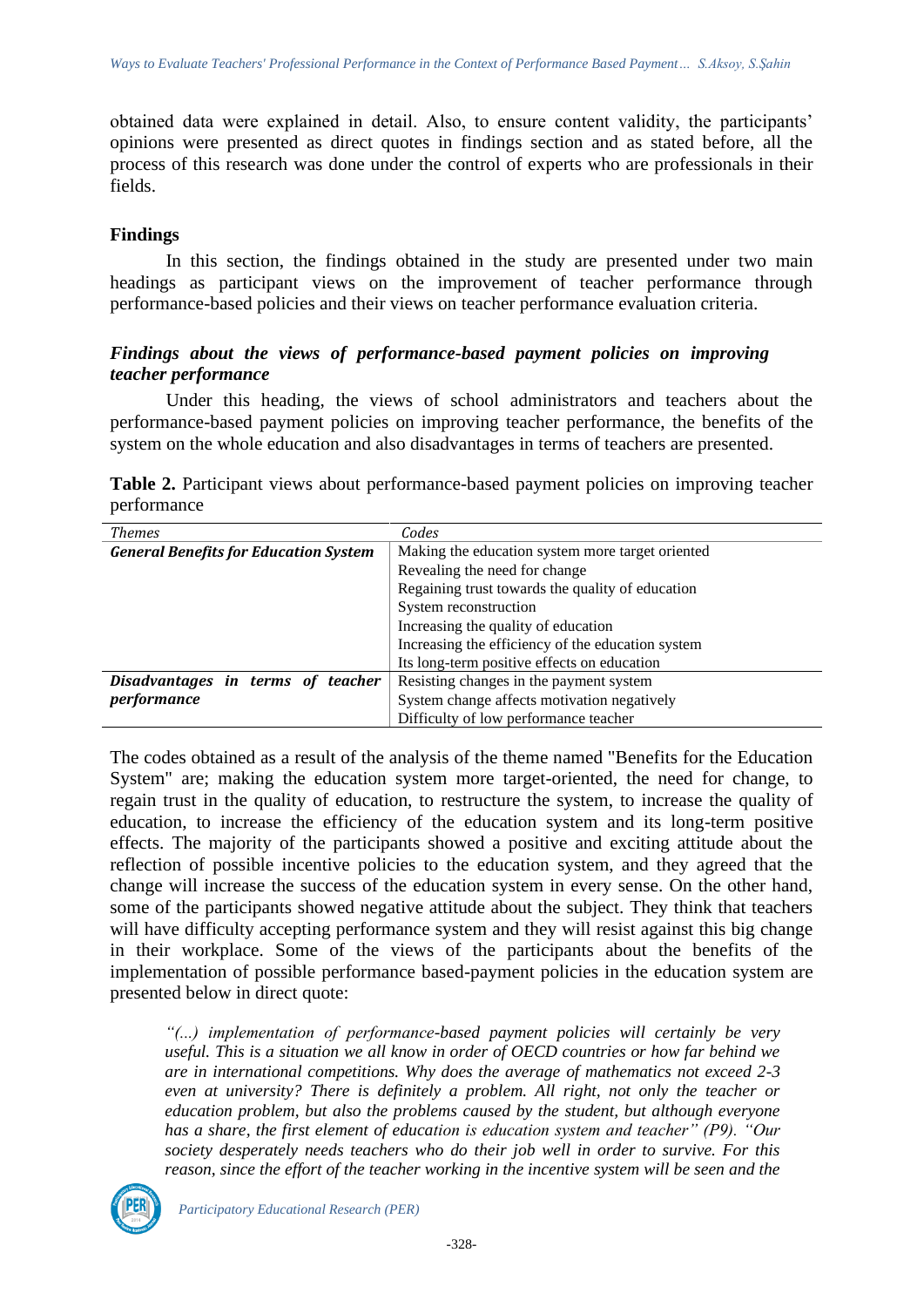*efficiency will increase''(P19). The teacher who gets a lack of performance points will probably feel uncomfortable with this situation and will improve himself and become more productive.''(P6). ''The Turkish education system needs a brand-new program, new people, and a new understanding of teachers. I believe that possible incentive policies based on teacher performance will bring a new breath to education system and contribute to education"* (P10).

The codes obtained as a result of the analysis of the theme named ''disadvantages in terms of teacher performance'' are resistance to the changes in the payment system, the negative effect of the system change on motivation, and the difficulty of low-performing teachers. The most mentioned issue among these disadvantages was that teachers might feel distrust about whether possible incentive policies would be a fair practice, and therefore they would resist all kinds of system changes.

Some of the views of the participants about the disadvantages in terms of teacher performance are presented below in direct quote: "(...) there is also something called resistance, if you change the traditional system fundamentally, you will lose a lot. From motivation to success''(P2) "Can it really be done with fairness, or will certain question marks always remain? I think that this situation definitely affects teacher performance negatively. In other words, there is an overconfidence problem'' (P11).''I think that in this system, since teachers will think that they are constantly being controlled, they will be uncomfortable with this situation and will not want it"(P18).

| <b>Themes</b>           | Codes                                                                                                 |  |
|-------------------------|-------------------------------------------------------------------------------------------------------|--|
| <b>Benefits</b> in      | Ensuring academic development                                                                         |  |
| terms of                | Ensuring personal development                                                                         |  |
| teacher                 | Increased motivation                                                                                  |  |
| performance             | Increasing self-regulation                                                                            |  |
|                         | Self-discipline development                                                                           |  |
|                         | Strengthening self-efficacy                                                                           |  |
|                         | Increasing professional performance                                                                   |  |
|                         | Strengthening pedagogical competence                                                                  |  |
|                         | Raising the socio-economic standard of living                                                         |  |
|                         | Increasing sense of belonging to school                                                               |  |
|                         | More communication with students                                                                      |  |
|                         | Strengthening professional commitment                                                                 |  |
|                         | Increasing professional competence                                                                    |  |
|                         | Contributing to the formation of a more positive individual                                           |  |
|                         | Individual labor appreciation                                                                         |  |
|                         | The value of the teacher who does his/her job well                                                    |  |
| <b>Benefits for</b>     | Improvement of the school's image in the eyes of the community                                        |  |
| School's                | Increased academic success of the school                                                              |  |
| <b>Performance</b>      | Increased social success of the school                                                                |  |
| <b>Benefits</b> for     | Increasing student's academic success                                                                 |  |
| Student's               | Ensuring the social development of the student                                                        |  |
| <b>Success</b>          | Increasing student performance due to an increase in teacher performance                              |  |
|                         | Positive reflection of the sense of belonging of the teacher on the sense of belonging of the student |  |
|                         | Community regaining respect for the teacher                                                           |  |
| <b>Benefits for the</b> | Teacher appreciation in society                                                                       |  |
| <i>image of the</i>     | Valuing teacher increases job motivation                                                              |  |
| teaching                | The profession creates a positive impression in society                                               |  |
| profession              | Achieving the benefits of the incentive system in the long term                                       |  |
|                         | Improving the image of the profession in the long term                                                |  |

**Table 3.** Benefits of performance-based payment system in terms of teacher, school, and student

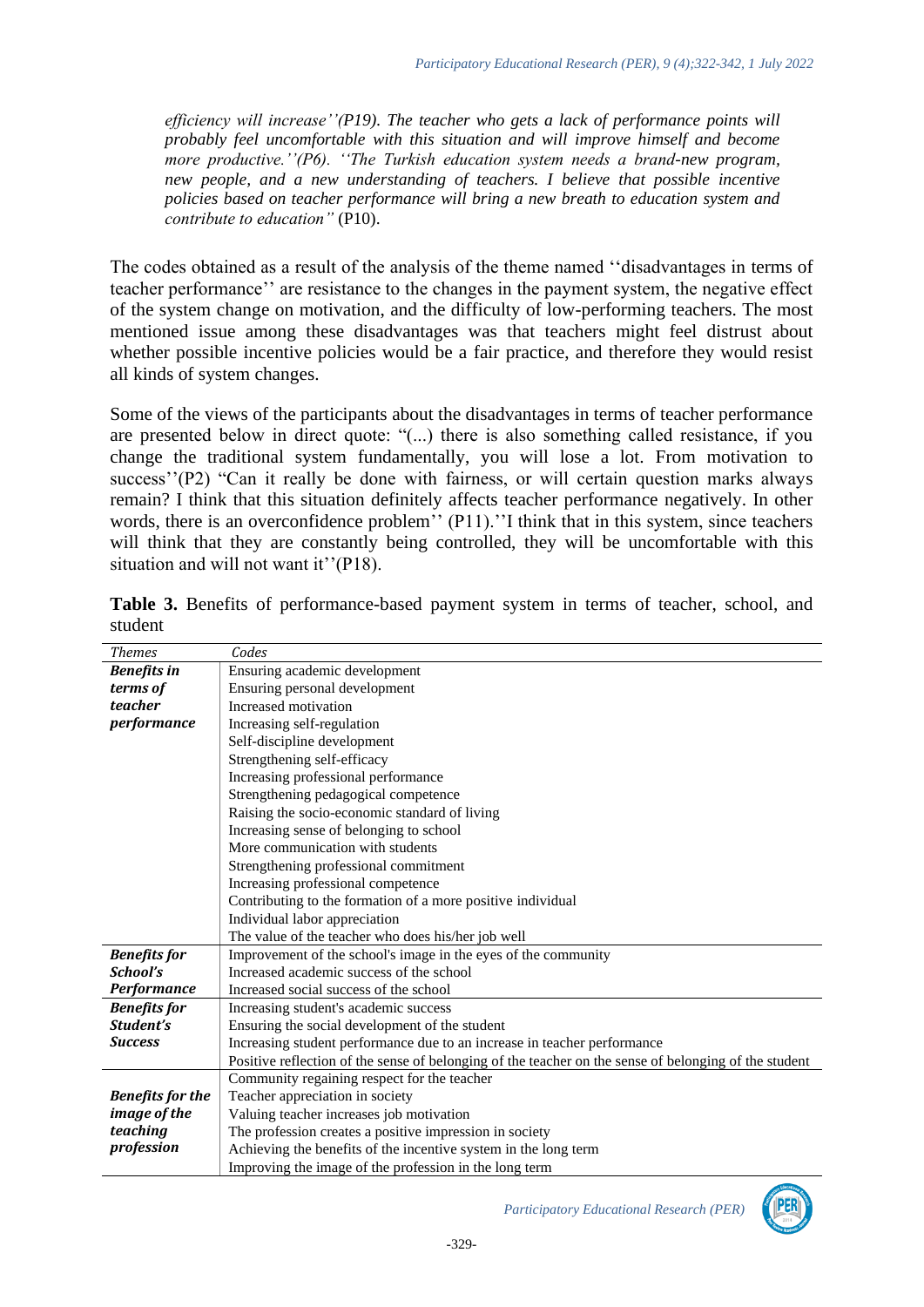The codes obtained as a result of the analysis of the theme named ''benefits in terms of teacher performance'' are; ensuring academic development, personal development, increasing motivation, increasing self-control, improving self-discipline, strengthening self-efficacy, increasing professional performance, strengthening pedagogical competence, increasing socio-economic living standards, increasing the sense of belonging to school, establishing more communication with students, enhancing professional commitment, increasing professional competence, contributing to a more positive individual formation, appreciation of individual labour, and appreciation of the teacher who does his job well. Many administrators and teachers displayed a positive attitude to the benefits of the potential incentive policies to the teacher's performance and their images in the society. Participants presented different perspectives.

Some of the views of the participants about the benefits in terms of teacher performance and their images are presented below in direct quote:

*"We shouldn't look at it just academically. Success comes if teachers work in every respect. When teachers are given what they deserve, they will be as much giving as they deserve. We see its reflection in school and education in terms of both academic and values. In order for our society to survive, we need teachers, or rather teachers who do their job well. For this reason, since the efforts of the teachers working in the incentive system will be seen, the efficiency will increase"* (P19).

As stated by the school principal, the fact that the teachers who build the future of the society have a system in which the services they provide in the education system will be seen and appreciated will not only increase the efficiency and performance of the teacher but will also make them individuals that improve themselves in every sense.

*"(...) The teacher who has a missing performance score will say what is happening and*  will check herself/himself and become more efficient. He or she will probably feel *uncomfortable about this in his or her work environment and will feel the need to work more both to earn money and increase his or her self-efficacy" (P9). "Think of it this way, if you work, you will earn more, it is not the same. Of course, human beings are ambitious and choose to work harder. This situation is directly reflected in the system" (P12). ''In this system if the teacher works, everyone wins, but mostly herself/himself. Because performance system rewards this hard work''(P4). ''The image of teaching is always perceived as the most comfortable profession in our country. They think teachers do not literally work but earn money. I don't think it* will be easy to change this perception in the short term. Thanks to the *performance evaluation, this bad image will disappear in time, as teachers who do their job really well and those who do not will leave"* (P15).

The codes obtained as a result of the analysis of the theme named ''benefits in terms of school performance'' are the image of the school improving in the eyes of the society, increased academic success of the school, school's having a say in the society, school's being owned by the society, and the increased social success of the school. Increasing the academic success and social success and mobility of the school were two of the most prominent topics in this sub-theme.

Some of the views of the participants about the benefits in terms of teacher performance are presented below in direct quote:

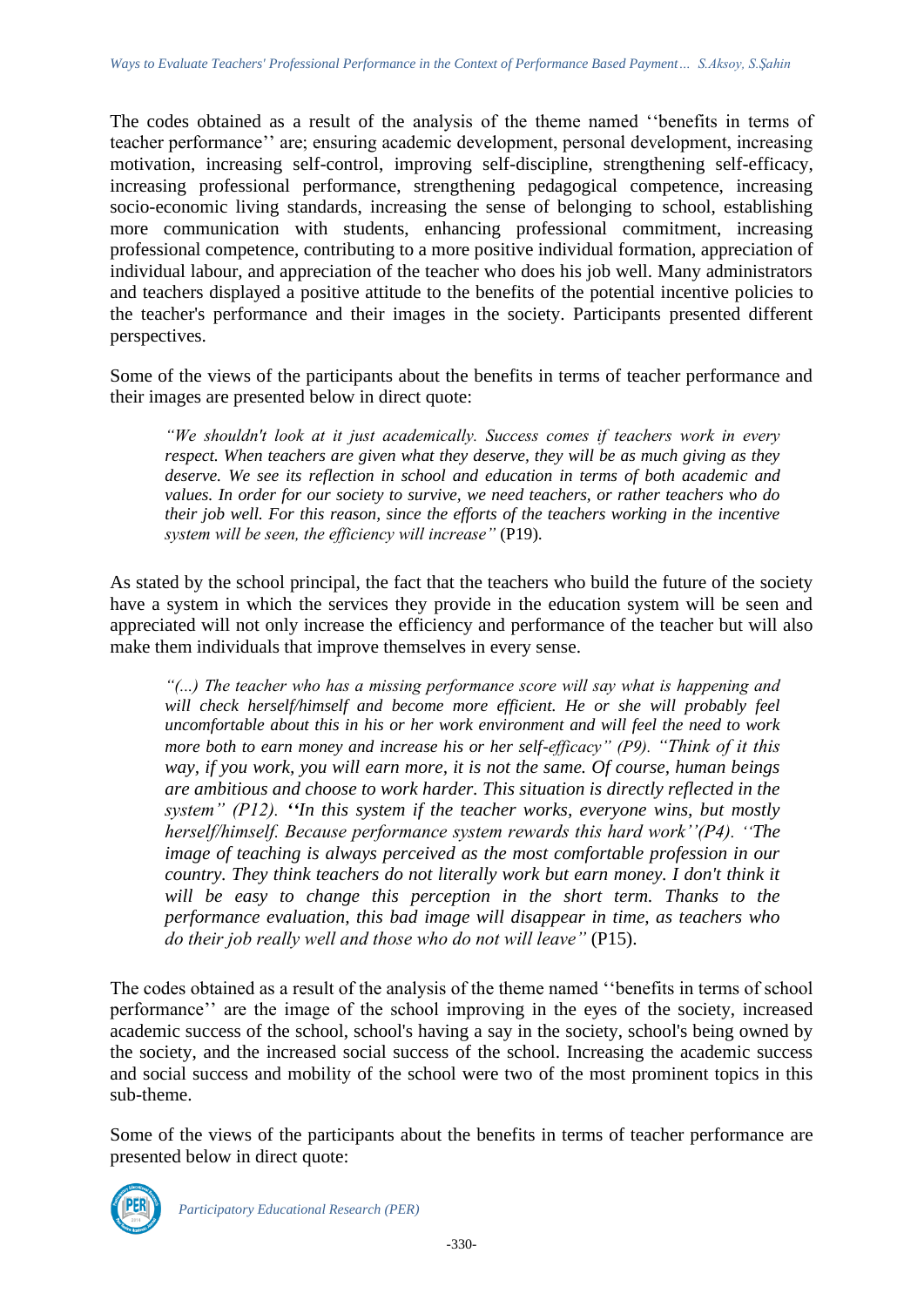*"I think a working teacher equals a hard-working school. Therefore, the success of the school will also improve, plus if criteria such as social activities are also to be considered, then success will be achieved in every sense thanks to the incentives" (P10). "School success means that the student succeeds individually. Considerable effort is required in this. If we make this effort together, success will be inevitable at school" (P13). ''The increase in the performance of teachers is directly reflected in the academic success of schools. The more teachers try to teach, the greater the academic achievement''(P2).''If this system is implemented, we will witness an increase in academic success in schools in a very short time''*(P7).

As it can be understood from the above statements, the academic and social success of the school will inevitably increase, as the productivity of the teacher who does his job well will reflect on the environment and people, that is, the students first. A participant who expressed his views on this issue expressed his opinions as follows: "School success means that the student succeeds individually. Considerable effort is required in this. If we make this effort together, success will be inevitable at school" (K13)*.* Looking at these statements, the result will be an absolute success when teachers, students, school administrators, that is, all the elements that make up the school, strive for the same goal.

The codes obtained as a result of the analysis of the theme named ''benefits in terms of student performance'' are increasing student's academic success, ensuring the social development of the student, increasing student performance due to an increase in teacher performance, positive reflection of the sense of belonging of the student. The majority of the interviewees stated that the increase in the academic and social success of the student is possible with the increase in the performance of the teacher and the teacher's sense of belonging to the school. On the other hand, there are also opinions expressing that student success is not only indexed to the performance of the teacher, but that the student should also make effort, and that they are all a whole.

Some of the views of the participants about the benefits in terms of teacher performance are presented below in direct quote:

*"If the teacher's performance is high, you will feel it directly in the student, which brings natural success. Even if it is low, student success decreases, and besides inefficiency, there are unhappy students. As administrators, we observe this directly. For this reason, every state of the teacher reflects on the student positively or negatively" (P15). "After a while, when the student sees the teacher working, the resistance to not working breaks down and he starts to make effort. I'm not saying for all, but this is how it is for all. I think this brings absolute success" (P14). "In the presence of a successful teacher, the student seriously does his homework and attends the classes. In this way, the success of the student naturally increases*" (P4).

#### *Findings regarding the criteria and qualifications to be used in the evaluation of teacher performance*

Under this heading, the views of school administrators and teachers about the criteria to be used in evaluating possible teacher performance, qualifications of the possible performance system, persons who will take part for evaluating and methods to be used for evaluating possible teacher performance are presented.

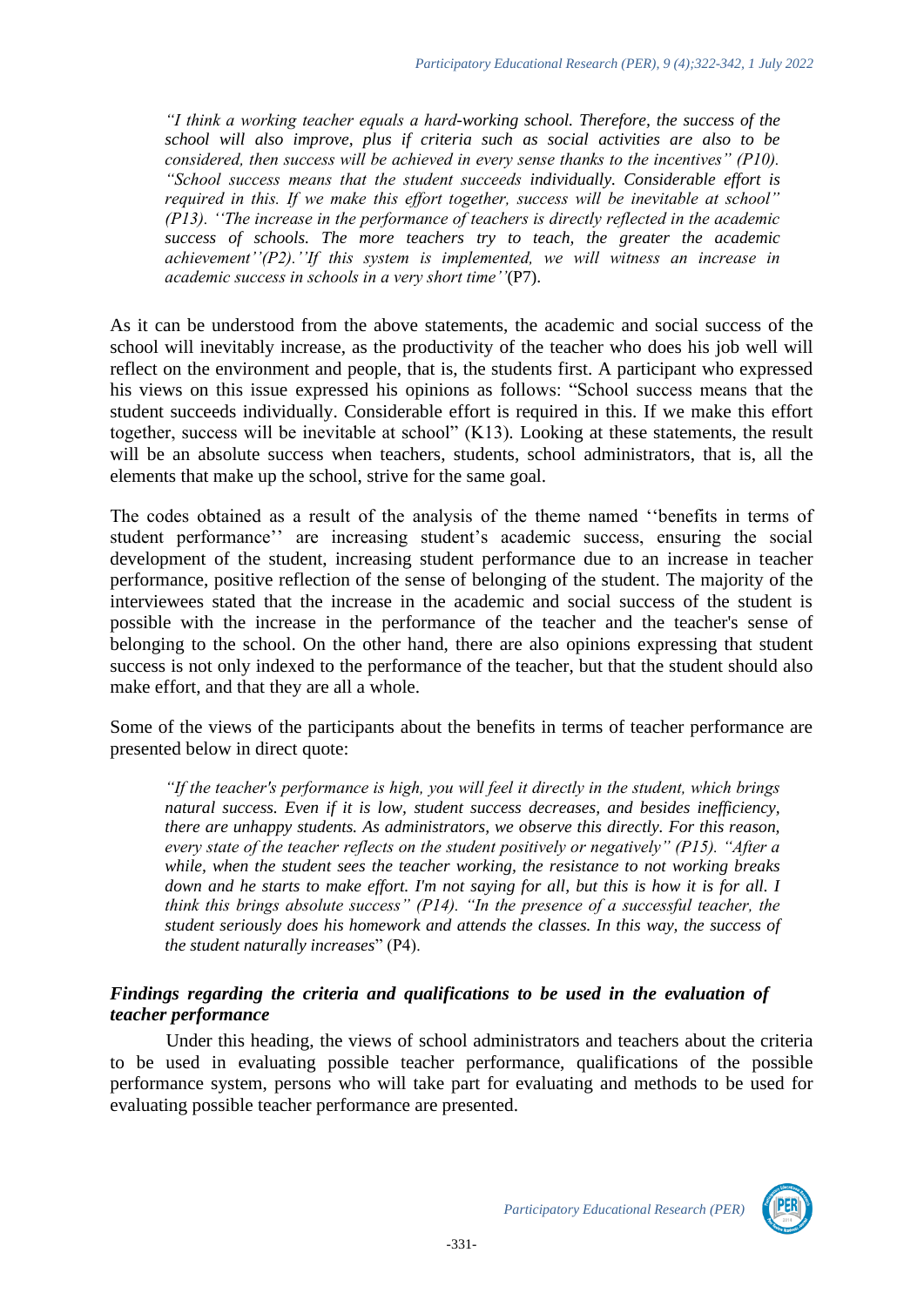| <i>Themes</i>                                          | Codes                                              |
|--------------------------------------------------------|----------------------------------------------------|
|                                                        | Sustainability                                     |
|                                                        | Applicability                                      |
|                                                        | Conducted with a decentralized approach            |
|                                                        | Considering regional differences                   |
|                                                        | Union memberships are not reflected in the         |
|                                                        | performance evaluation                             |
|                                                        | Diversification of performance awards              |
| Qualifications that a potential performance evaluation | Performance awards contain moral values            |
| system should have                                     | Political views not being reflected in performance |
|                                                        | evaluation                                         |
|                                                        | Having a democratic evaluation process             |
|                                                        | Taking the opinions of teachers in determining the |
|                                                        | evaluation criteria                                |
|                                                        | Receiving expert opinions regarding the evaluation |
|                                                        | criteria                                           |
|                                                        | Having a supervisory mechanism                     |

| Table 4. Qualifications to be used in creating teacher performance evaluation system |
|--------------------------------------------------------------------------------------|
|--------------------------------------------------------------------------------------|

The codes obtained as a result of the analysis of the theme named "Qualifications that a possible performance evaluation system should have" are; sustainability, applicability, conducted with a decentralized approach, considering regional differences, union memberships are not reflected in the performance evaluation, diversification of performance awards, performance awards contain moral values, political views not being reflected in performance evaluation, having a democratic evaluation process, taking the opinions of teachers in determining the evaluation criteria, receiving expert opinions regarding evaluation criteria, having a supervisory mechanism.

One of the most emphasized issues by teachers and administrators about the qualities that the system should have in the evaluation of teacher performance was the process to be democratic. Also, participants think that regional differences should not be ignored while planning the system. Some of the views of the participants about the qualifications of performance evaluation system are presented below in direct quote:

*"People's beliefs about the system to be established are important. I'm talking about the belief that objective evaluation will be made and that the process will run democratically. It is necessary to restructure the system in a democratic way" (P26). "First of all, it is important to create a top-down and bottom-up atmosphere of trust. It should be stated that this system is new, and its benefits are so and so. The educators should also be convinced that they will run a democratic process that will reveal the difference between hard working teachers and others" (P26). "I think wherever people are, emotionality is involved in all cases and there will be favoritism, but at least if the process works democratically, this will be minimized" (P29). While evaluating the performance, the advantages and disadvantages of the regions where the teachers work should be taken into consideration''*(P8).

| Table 5. Evaluation criteria for teacher performance |
|------------------------------------------------------|
|------------------------------------------------------|

| <i>Themes</i> | Codes                                                    |
|---------------|----------------------------------------------------------|
|               | Academic success of students                             |
|               | Predetermined professional achievements for teachers     |
|               | The nature of the relationship with the group            |
|               | The quality of communication between teacher and student |
|               | Students' academic development process                   |

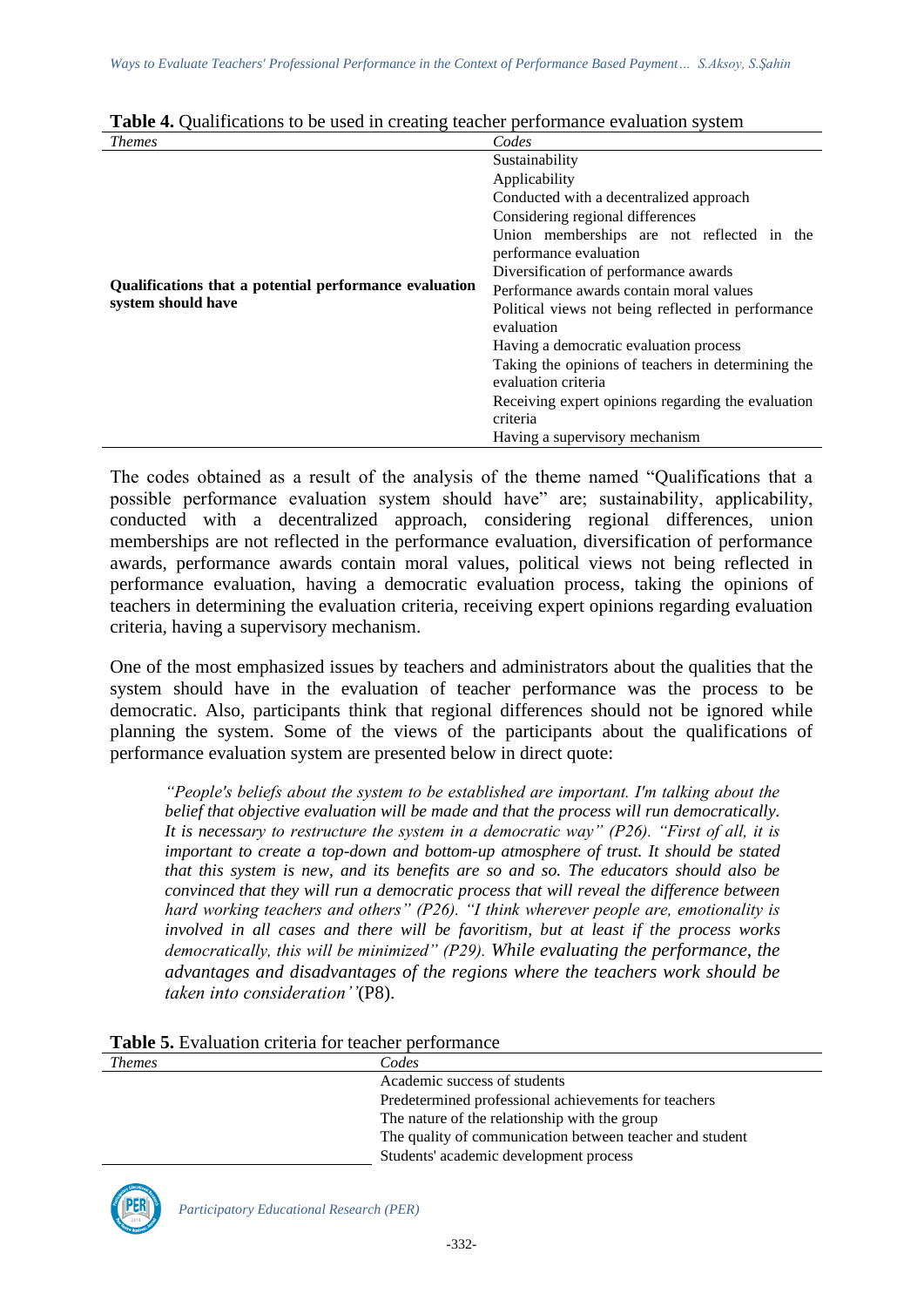| <i>Themes</i>   |                    |                   | Codes                                                                                             |
|-----------------|--------------------|-------------------|---------------------------------------------------------------------------------------------------|
|                 |                    |                   | Activity level in social activities<br>Personal and professional development studies performed at |
|                 |                    |                   | individual level                                                                                  |
|                 |                    |                   | Innovative character                                                                              |
| <b>Teacher</b>  | <b>Performance</b> | <b>Evaluation</b> | Competence to follow developments in the field of education                                       |
| <b>Criteria</b> |                    |                   | Pedagogical competence                                                                            |
|                 |                    |                   | Participation in postgraduate education                                                           |
|                 |                    |                   | The quality of teacher-parent communication                                                       |
|                 |                    |                   | Students' attendance at school                                                                    |
|                 |                    |                   | Features of the school where they are working                                                     |

The codes obtained as a result of the analysis of the theme named "teacher performance evaluation criteria in interviews with school administrators and teachers are; academic success of the student, predetermined professional achievements for teachers, the quality of the relationship with the teachers' group, the quality of the relationship between the teacher and the student, the academic development process of the students, the level of activity in social activities, the personal and professional development studies carried out at the individual level, the feature of being innovative, competence in following up with the developments in the field of education, pedagogical competence, participation in postgraduate education, the quality of teacher-parent communication, the students' attendance at school, the characteristics of the school where they work.

The most important issue under the theme of teacher performance evaluation criteria that is emphasized by both school administrators and teachers during the interviews was the academic success of the student. Some of the views of the participants about the qualifications of performance evaluation system are presented below in direct quote:

*"We all strive for the student to learn something first. We look at his academic success so we can see how much he learned. Student success can be the development exams conducted by National Education Ministry during the year. Because now, if the school management wants, they made an agreement with a publishing house and do these exams, but not every school has the same opportunity. Therefore, these exams can be conducted regularly throughout the country and measures can be taken by looking at the output" (P10). "…I met with the student, persuaded him and ensured the student's attendance to the school. Of course, there are such things in our country regionally. We shouldn't ignore it. In rural areas, communication with parents is much more important than it is in the cities. Let me give another example, a student of mine was always at the internet cafe, and his mother begged us again. I said to the child not to run away from school and to study better without running from the school until the end of the year, and I will buy him a laptop at the end of the year. This somehow encouraged him"* (P2).

A participant who thinks that when determining the criteria for teacher performance evaluation, attention should be paid to the professional development of the teacher on an individual basis, expressed their views on this issue as follows:

*"It is important for the teacher to improve himself. For example, I attend 10 trainings a year, but on the other hand, it is very annoying that I get the same salary with a teacher who does not improve themselves at all"* (P6).

Another teacher thinks that it is necessary to pay attention to whether the teacher has benefited from postgraduate education within the framework of individual development and

*Participatory Educational Research (PER)*

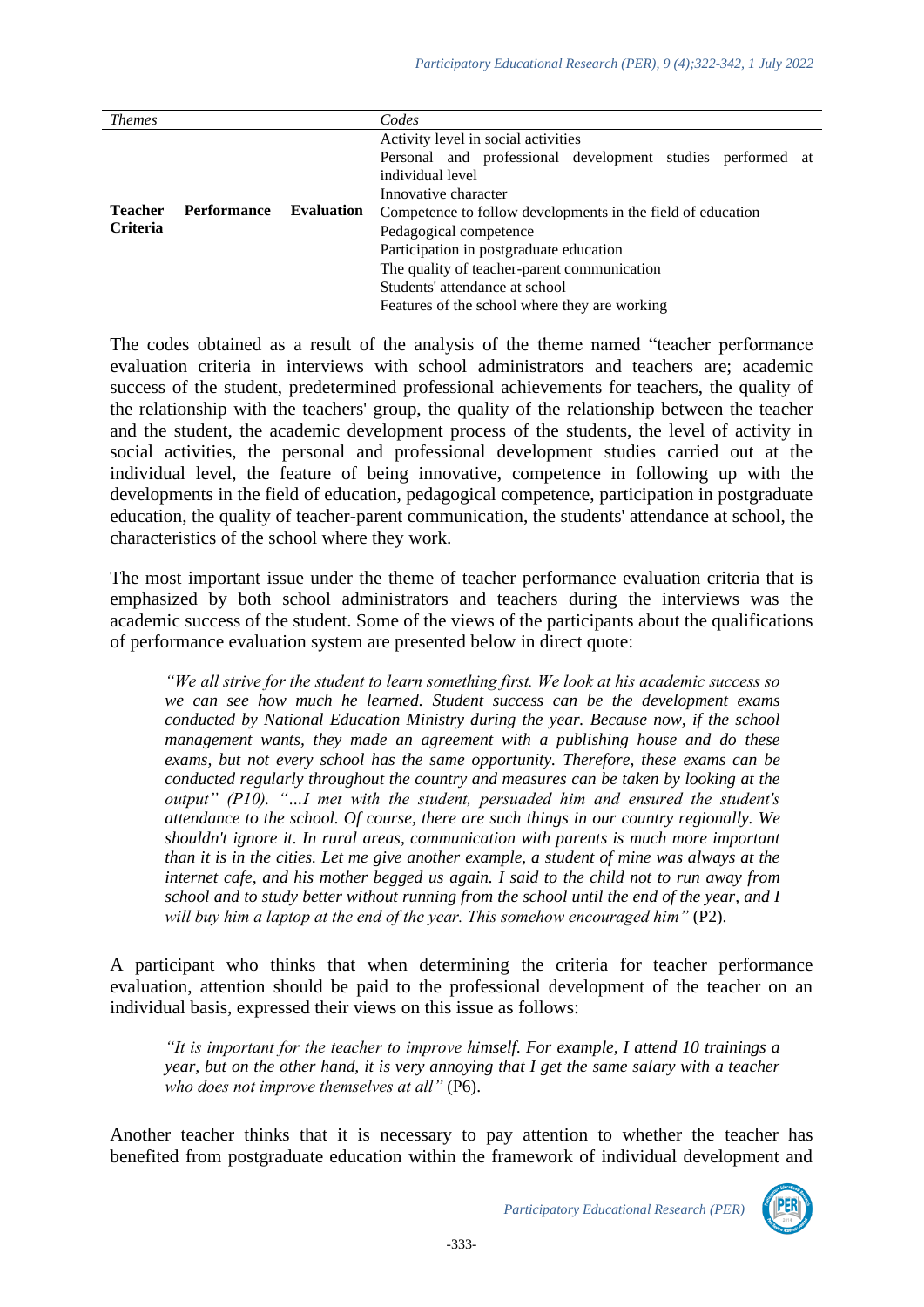#### expressed this as follows:

*"Contracts should be made with teachers, and there should be a master's degree requirement teachers. There are teachers who do not even know how to speak. We act emotionally and spare them, but we sacrifice our generations to them. Here, a performance system should definitely be brought to the teacher. And the teacher should be trained at certain times"* (P7).

**Table 6.** People taking part in the performance evaluation process

| <i>Themes</i>                                                      | Codes                                                                                             |
|--------------------------------------------------------------------|---------------------------------------------------------------------------------------------------|
|                                                                    | Branch specialists                                                                                |
|                                                                    | Parents                                                                                           |
| Persons who can take part in the performance<br>evaluation process | trained in the field of teacher<br>Specialists<br>performance evaluation<br>School administrators |
|                                                                    | Academics working in education faculties                                                          |
|                                                                    | Colleagues                                                                                        |
|                                                                    | <b>Students</b>                                                                                   |

The codes obtained as a result of the analysis of the theme named "Persons who can take part in the performance evaluation process" in interviews with school administrators and teachers are; branch specialists, parents, experts trained in teacher performance evaluation, school administrators, academics working in education faculties, colleagues, students. Most of the participants stated that the evaluation should be done by the experts of the subject. They stated that these experts could be professors at the university and that they should be worked in cooperation with them. They argued that the shares of other people who will take the role should be less.

Some of the views of the participants about the qualifications of performance evaluation system are presented below in direct quote:

*"Only if there are people who are experts in evaluating teacher performance, this system will continue''(P1). ''This system will not work if there is no cooperation with the teachers in the faculties of education. The school principal can also be an evaluator, but her/his authority should be very limited in this regard''(P7). ''If parents and students are to be included in the system, their authority must be very limited, otherwise unfair results may occur''(P19). ''(…) This system will not work without experts in the field of performance evaluation''*(P21).

| <i>Themes</i>                   | Codes                                                       |  |
|---------------------------------|-------------------------------------------------------------|--|
|                                 | 360 degree / multi evaluation system                        |  |
|                                 | Checking the teacher's entrance and exit times to class     |  |
|                                 | Regular class observation                                   |  |
|                                 | Making class observations on a branch basis                 |  |
|                                 | Readiness test and year-end test for students               |  |
|                                 | Application of periodic assessment tests for students       |  |
| Methods that can be used in the | Implementation of a standardized central examination system |  |
| performance evaluation process  | Separate evaluation of the development level of each class  |  |

**Table 7.** Methods to be used in the performance evaluation process

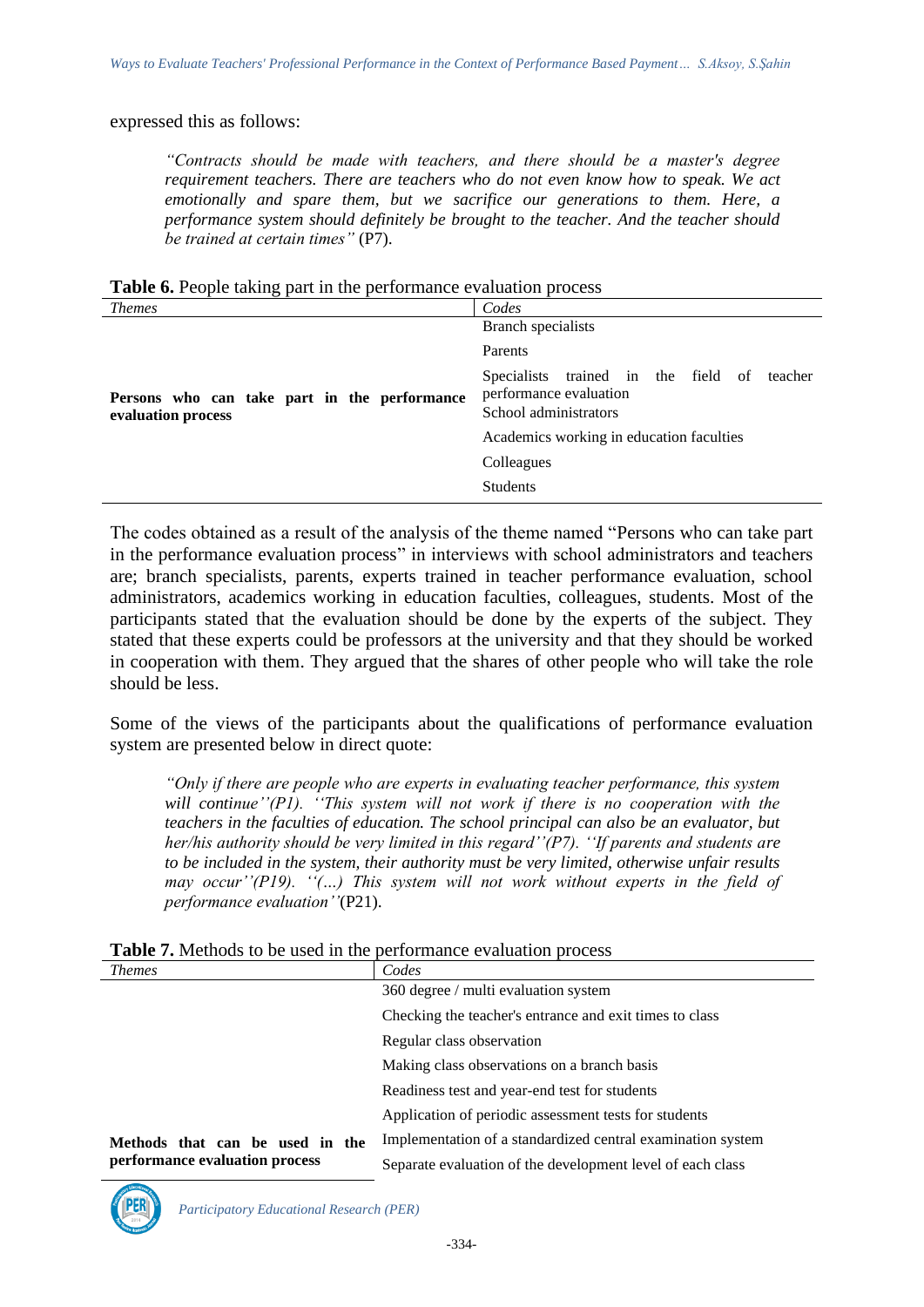| Examination of teacher portfolio files                                        |
|-------------------------------------------------------------------------------|
| Evaluation of teacher's individual education projects                         |
| Observing the teacher's competence in using technology                        |
| Evaluation of teacher's competence in using material in teaching<br>processes |
| Examination of a possible internet platform where the teacher                 |
| shares his academic work                                                      |

The codes obtained as a result of the analysis of the theme named "methods that can be used in the performance evaluation process" in interviews with school administrators and teachers are; 360 degree / multiple evaluation system, checking the teacher's entrance and exit hours to the class, making classroom observations at regular intervals, conducting class observation on the basis of brans, applying readiness and end-of-year tests for students, applying periodic assessment tests for students, applying a standardized central examination system, separate evaluation of the development of each class, examining the teacher portfolio files, evaluating the teacher's individual education projects, observing the teacher's technology use competence, evaluating the teacher's competence in using materials in teaching processes, examining a possible internet platform where the teacher shared his academic studies.

Most of the participants who gave their opinions on the methods that can be used in the performance evaluation system drew attention to the observation of the teacher in the class. The majority of the participants stated that these observations should be made based on the specialty, otherwise, an observer from another branch who is observing will not be able to fully master the process and content of the lesson and may have inaccurate results. Some of the participants who stated that classroom observation should be done, and it should be done on the basis of branch provided below opinions:

*"There should definitely be classroom observation. For example, my mother is also a teacher, and I called my mother when I was appointed for the first time. I told her to come to my class, watch, and listen to me, and tell my mistakes. Then my mother told me a lot of constructive things and I had a lot of positive reflections of that. Therefore, observation should be done frequently, but should be constructive" (P5). "Class observation should be done, but it should be continuous so that they can fully evaluate the teacher" (P4). "How much technology s/he uses in the classroom can be controlled. Does he use smart boards? Does he use the computer actively? Things like this can be looked at"* (P11).

Some of the participants, who thought that the evaluation should be on the basis of branches, expressed their opinions as follows.

"In addition, someone who is a senior but from one of our own fields should observe. They can be from the school or from outside the school." (P19) "For example, let's say a math teacher will be evaluated in performance. If the school principal is a mathematician, it may be somewhat fair because he knows the professional criteria of that branch, but it is very difficult to evaluate a teacher from another branch like English" (P13).

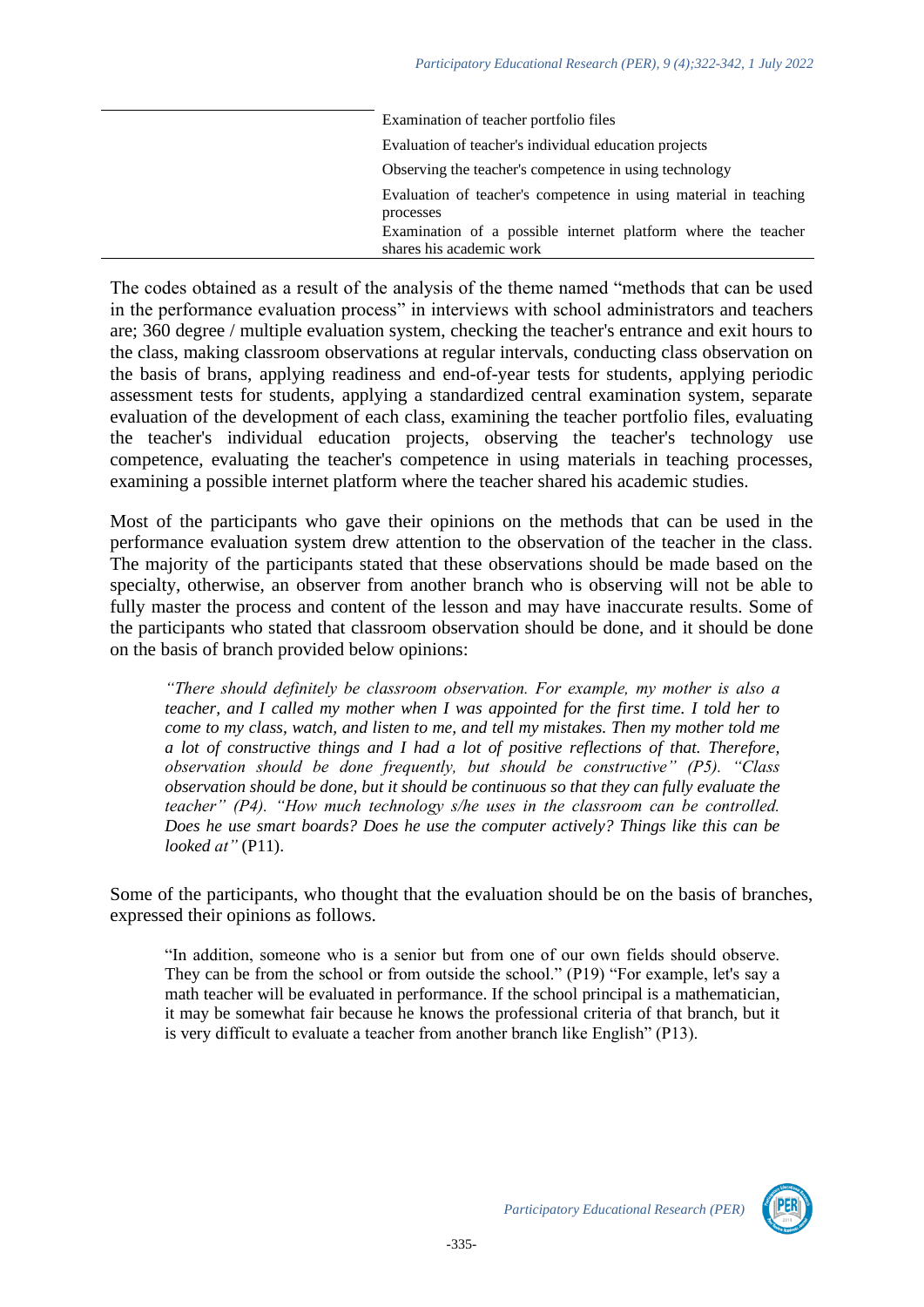#### **Discussion**

## *Discussion about the performance-based payment policies on improving teacher performance*

In line with the research findings obtained for the first sub-problem of the study, it was found that there were both positive and negative opinions. Some of the participants had concerns about the evaluation system. On the other hand, most of the participants expressed positive opinions about the performance-based payment policies on improving teachers' performance and were willing to implement the performance evaluation system. In addition to the fact that the participants agreed with the idea of an increase in the efficiency of education in case possible incentive policies were implemented in the education system, it has been concluded that performance evaluation practices will be beneficial for the education system to reach international standards and be successful. In the light of examination of the literature on this finding, it was remarked that a survey about teachers' opinions on performance evaluation system was conducted by Jacob and Springer (2008) on teachers who worked in state schools in Florida, USA between 2006-2007. With the analysis of the results, it was deduced that while a number of teachers supported the performance evaluation system, some others had concerns about it. Therefore, it is understood that teachers' perspectives on performance –based payment policies might be shaped in line with their professional performance. Another comprehensive three-year long study covering the 2006-2007 and 2007-2008 academic years was conducted by Springer and friends (Springer, Ballou, Hamilton, Le, Lockwood, McCaffrey, & Stecher, 2011) under the direction of the Peabody Institute of Vanderbilt University in partnership with Colombia University and the University of Michigan at Metro-Nashville public school under the name of "An Incentive project for Teachers in Education". In a part of this study, teachers' opinions and attitudes about performance evaluation were included and whether the teachers were willing or not in this regard were both asked and observed. According to the data obtained as a result of the threeyear long study, the fact that 70% of the teachers stated that teachers, who are more effective and hard-working, should receive more payment than other teachers or they should receive incentive awards in some way led to the finding that they were enthusiastic about the incentive policies.

Another finding is that the teacher performance evaluation system will negatively affect the performance of teachers. While there is a concern that the system change may have a negative impact on teacher motivation, there are also thoughts that teachers with low performance may have difficulties in this system. It has been found that teachers have concerns that they will tend to resist against such a huge change in their work standards. A comprehensive study of these findings was conducted in England by Mahony, Hextall, and Menter, (2004). In the findings obtained from study, it was found that the feeling of being evaluated causes anxiety in teachers and they do not feel comfortable in their working area. According to another research conducted by Liu, Zhao, and Xie (2016) in 13 schools with different conditions in the northeast of China, they found that 48% of the teachers supported the performance evaluation system, while 52% did not. Another study with similar findings was done by Yuan., McCaffrey, Marsh, Hamilton, Stecher, & Springer (2013). In the findings obtained, it was determined that 24% of the teachers in the State of Tennessee and 17% of the teachers in the State of New York thought that the performance evaluation system increased occupational stress.

According to another finding obtained in the study, it has been concluded that in case of

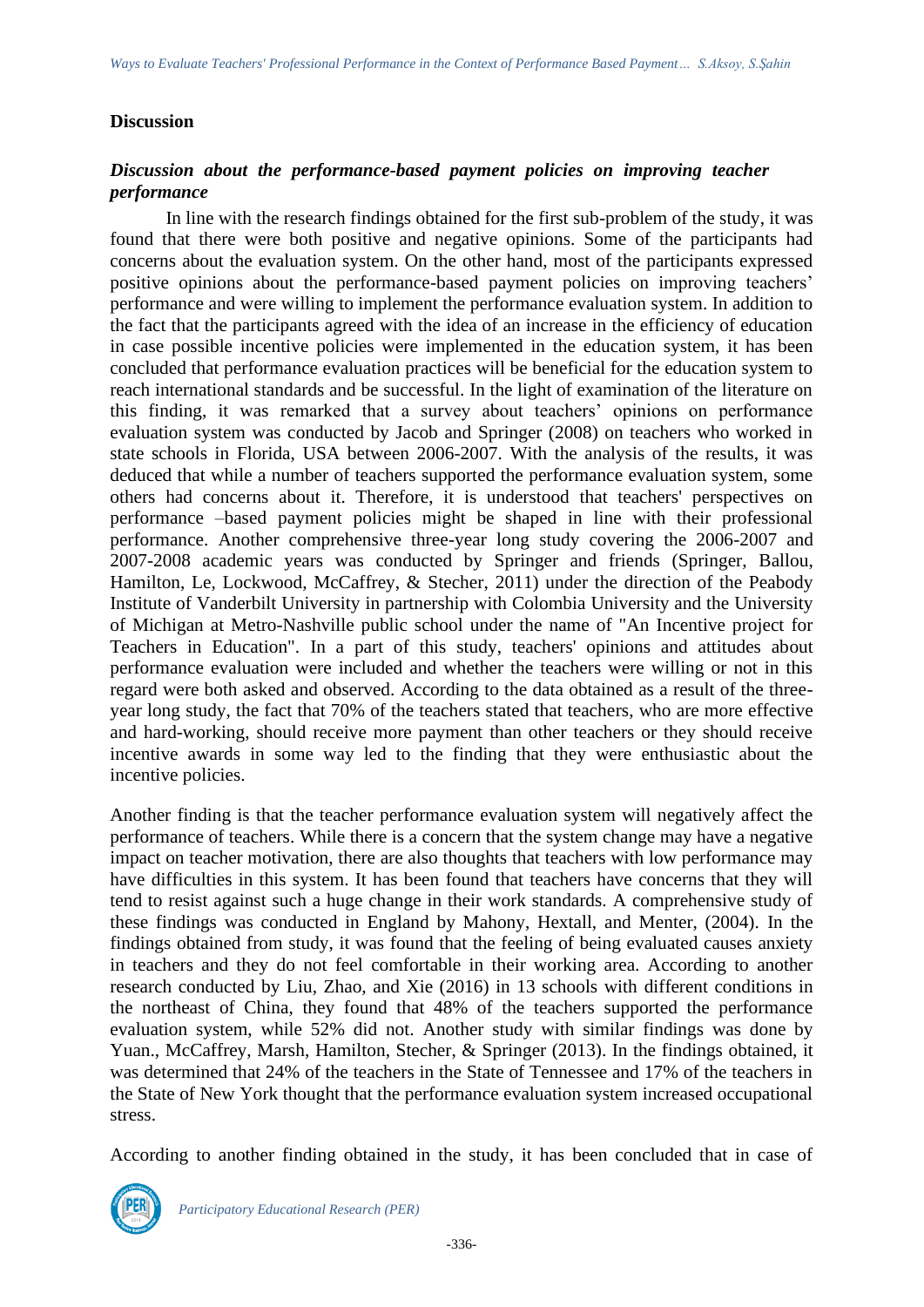implementation of performance-based policies in the education system, there will be an improvement in the academic success of students and schools. Lavy (2003) carried out studies with school principals and teachers as participants of the program interviewing them about the performance evaluation process in addition to keeping track of the students' success, and at the end of the 3-year study, he concluded that the performance evaluation system applied to the teachers undoubtedly increased the academic success of the students. In a study conducted by Leigh and Mead (2005), similar findings were obtained and they found that school success increased due to student success.

#### *Discussion on the criteria to be used in the evaluation of teacher performance*

The findings obtained on the criteria to be used in the evaluation of teacher performance are categorized as the qualifications that a possible performance evaluation system should have, evaluation criteria, people who can take a role in the evaluation process and methods that can be used. In the findings obtained about the qualities that the performance evaluation system should have, the issue that the majority of the participants repeatedly emphasized was that the performance evaluation system should be carried out in a democratic way in terms of both the evaluators and the evaluation criteria of the system. According to the findings obtained, participants stated that their motivation will increase when they believe that a transparent, reliable and democratic system is applied during the evaluation of teachers' performances. Similar findings were obtained in a study conducted by Lundström (2012) on Swedish teachers. It was found that if mutual trust is not established, this situation discourages teachers and they do not want to support to be in the evaluation system. Waine (2000) mentions that a key feature of the performance evaluation system implemented in the education system is to motivate the individual staff for greater efforts, and that only if this motivation occurs, the staff will believe that the program is working fairly. Evetts (2006), who also refers to a similar subject, mentions in his article on trust and professionalism that the most important criterion for professionalism in a job is the mutual trust of the employer and the person doing the job. For this reason, it is necessary to convince the teachers who are evaluated that a fair process is operating between the evaluator and the person who is subjected to the performance evaluation system.

The findings that teacher performance evaluation criteria can be made in various ways consist of a number of criteria such as the student's academic success and academic development process, the teacher's level of social activity in the school environment, personal and professional studies carried out at an individual level, and predetermined professional achievements for teachers. The most prominent among these criteria and the main criterion that forms the basis of the performance evaluation criteria of western countries is the effect of teacher performance on student achievement. Performance payment programs, which aim to regulate teacher incentives by directly linking them to the academic success of the student, are becoming increasingly common in both developed and developing countries (Hanushek &Woessmann, 2011; OECD, 2009b; Woessmann, 2011). Winters, Greene, Ritter and Marsh (2008) conducted one of the studies on this subject under the name of the Success Competition Pilot Project in Little Rock, Arkansas, in the 2004-2007 academic years. Winters et al. (2008) applied performance evaluation method on an individual basis in their study. According to the findings of this system, which aims to reward the teacher by giving the students bonuses based on their development in the basic skills tests conducted, it has been determined that there are significant increases in students' success in mathematics, reading comprehension and language learning. 16% increase in mathematics, 15% increase in reading comprehension and 22% increase in language learning were observed. These increases were

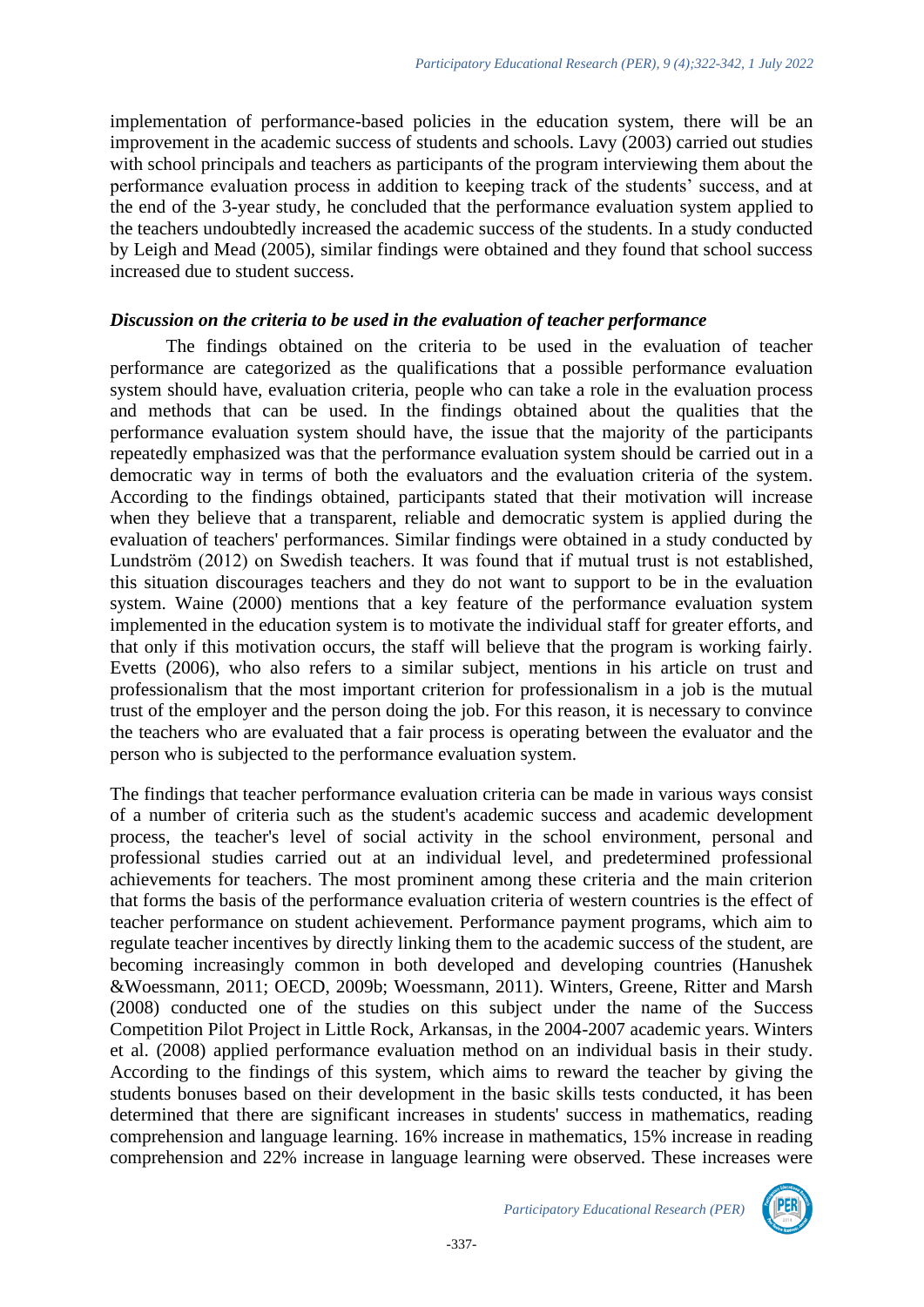reflected in teachers' performances as a reward and individual awarding was made. Therefore, concrete data showing the academic success of students are an objective criterion for countries that have implemented or are planning to implement a teacher performance evaluation system.

Another finding obtained from the research was about who can be the people who can take part in the performance evaluation process. According to the findings obtained from the participants, who stated that the people who will manage this process should be democratic and have completed all the necessary training in this field. Participants think that performance evaluation should be done by more than one person and institution. These people are academicians working in education faculties, experts in the field of performance evaluation, colleagues, school administrators and lastly, parents and student evaluations that many participants do not want to include because they think they will make unhealthy evaluations but are partially undecided. When these findings are evaluated, it is understood that the participants are talking about the 360-degree evaluation system. McCombs (2008) states that a 360-degree evaluation and evaluation process leads to data that provides stakeholders with accountability information about the quality of learning experiences and the environment for each student in the system. According to Crick (2012), the use of a 360-degree assessment system in the education system is an important element that enables students and teachers to realize themselves, each other and how they learn best. According to McCombs (2008), in a 360-degree model, all students are included and the perspective of students of all ages is considered. When the teacher is also a learner, his views on the quality of teaching practices are important. Therefore, the 360-degree evaluation model emphasizes that teachers, peer teachers, students, student counsellors, administrators, parents, and community members are the predictors of the most valuable learning outcomes (McCombs, Daniels, & Perry, 2008). The results of 360 evaluation and accountability system implementation were evaluated by educators, researchers, and policy makers, and it was observed that students, teachers and schools performed at high levels, as well as according to the standards and expectations set at local, state or national levels (Burns, Noell, &Gansle, 2009).

#### **Conclusion and Suggestions**

When the outcomes of the study are evaluated, it is detected that if the criteria of the teacher performance evaluation system is set democratically and clearly, it will be a useful practice for the education system. It has been concluded that the restructuring of the Turkish education system will increase the efficiency of the education system in order to achieve the development and success in the world-class education sector. At the same time, it is obvious that planning a qualified education system will reflect on the success of the education.

In order to ensure the sustainability of the teacher performance evaluation system, the policy makers of this field should be experts in education field. The finding obtained from the participants that the evaluators involved in the teacher performance evaluation process should be democratic and transparent, reveals the necessity of taking democratic steps at every stage of the system in order for the teacher performance evaluation system to achieve success and to have continuity, and it is important to take the necessary measures in order to establish trust in the system.

The following suggestions can be developed for the teacher performance evaluation system to be successful and sustainable in the education sector:

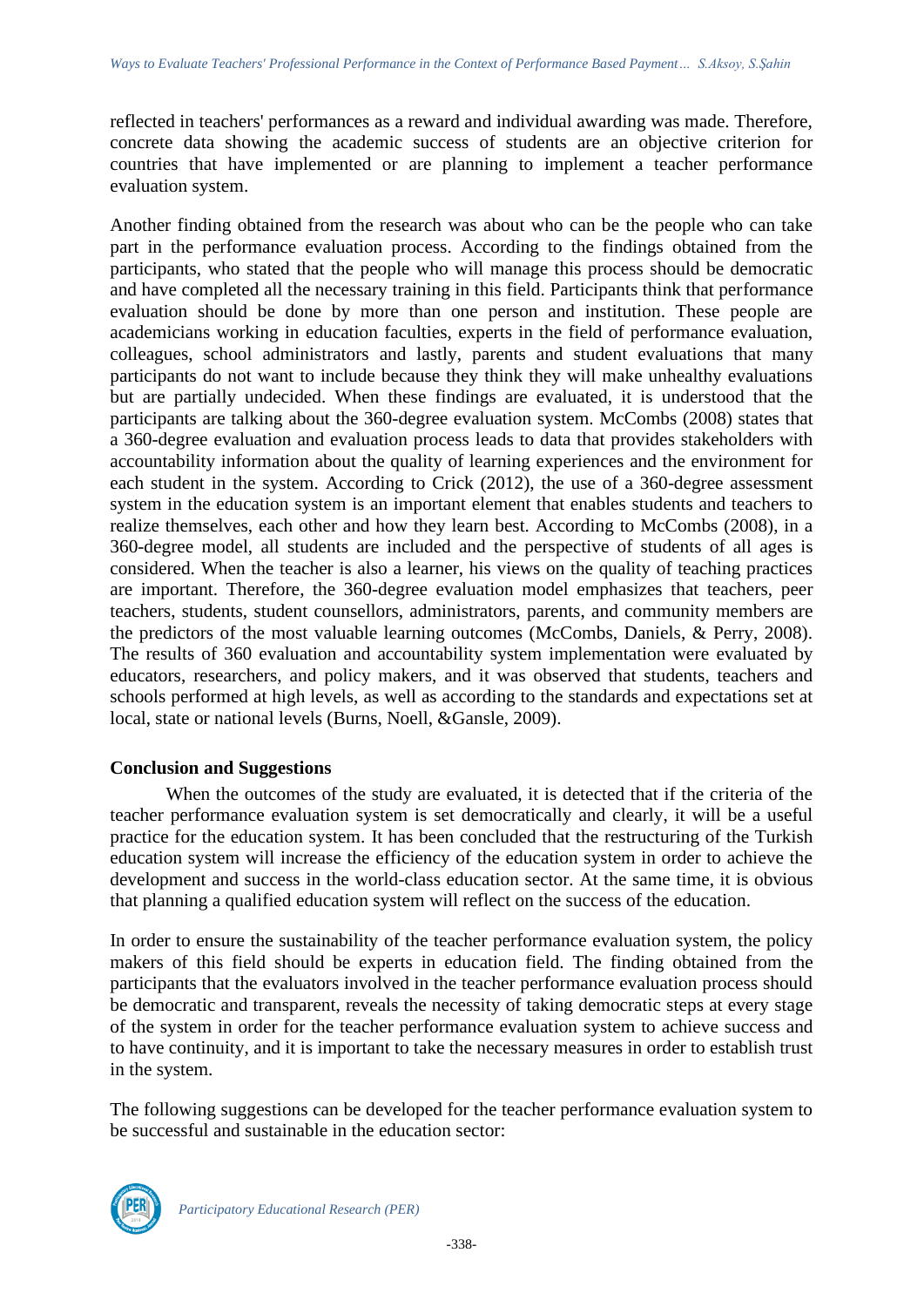- Measures should be taken to make sure that the attitudes and behaviours of those who assume the role of evaluator in the performance evaluation system are based on democratic values.
- Performance evaluation criteria should be planned in line with achievable goals and expressed in a clear and understandable manner.
- In the process of determining the performance evaluation criteria for teachers, preliminary data collection processes should be run in order to determine teachers' opinions and needs.
- Teacher performance evaluation criteria should be planned in consideration of regional differences.
- In order to improve teacher's professional performance, economic incentive policies should be implemented based on performance appraisal of teachers.
- When the teacher performance evaluation models used around the world are examined, the combined model type, which can be synchronized to Turkish education system, could be considered as one of the best alternatives to ensure the sustainability of teacher performance evaluation and increase the success of the education system in Turkey.

## **References**

- Adnett, N. (2003). Commentary. Reforming teachers' pay: incentive payments, collegiate ethos and UK policy. *Cambridge Journal of Economics*, 27(1), 145-157. <https://doi.org/10.1093/cje/27.1.145>
- Aguinis, H. (2009). *Performance management*. Upper Saddle River, NJ: Pearson Prentice Hall. **Example 3** Retrieved **from** [https://www.homeworkforyou.com/static\\_media/](https://www.homeworkforyou.com/static_media)uploadedfiles/Performance %20Management%20(3rd%20Edition) %20-%20Herman%20Aguinis.pdf
- Ballou, D. (2001). Pay for performance in public and private schools. *Economics of education review*, 20(1), 51-61. [https://doi.org/10.1016/S0272-7757\(99\)00060-6](https://doi.org/10.1016/S0272-7757(99)00060-6)
- Boyacı, A. (2003).İlköğretim örgütlerinin performans yönetim sistemi süreçleri açısından değerlendirilmesi [Evaluation of primary education organizations in terms of performance management system processes]. Retrieved from http://libra.anadolu.edu.tr/tezler/2003/168847.pdf
- Burns, J. M., Noell, G. H., &Gansle, K. A. (2009). *Value Added Teacher Preparation Assessment Model: A Bold Step Forward in Preparing, Inducting, and Supporting New Teachers Qualitative Research Study*. (PHD Dissertation).Louisiana State University and A&M College Department of Educational Theory, Policy, &Practice.
- Büyüköztürk, Ş. (2014). *Sosyalbilimleriçinverianalizi el kitabı[Data analysis handbook for social sciences statistics].* Ankara: PegemA Publishing.
- Chamberlin, R., Wragg, T., Haynes, G., & Wragg, C. (2002). Performance-related pay and the teaching profession: A review of the literature. *Research Papers in Education*, 17(1), 31-49.<https://doi.org/10.1080/02671520110102534>
- Cokluk, Ö., Yılmaz, K. &Oğuz, E. (2011). A Qualitative Interview Method: Focus Group Interview. Journal of Theoretical Educational Science, 4 (1), 95-107. Retrieved from https://dergipark.org.tr/en/pub/akukeg/issue/29342/313994
- Crick, R. D. (2012). Deep engagement as a complex system: Identity, learning power and authentic enquiry. *Handbook of research on student engagement* (pp. 675-694). Springer, Boston, MA. [https://doi.org/10.1007/978-1-4614-2018-7\\_32](https://doi.org/10.1007/978-1-4614-2018-7_32)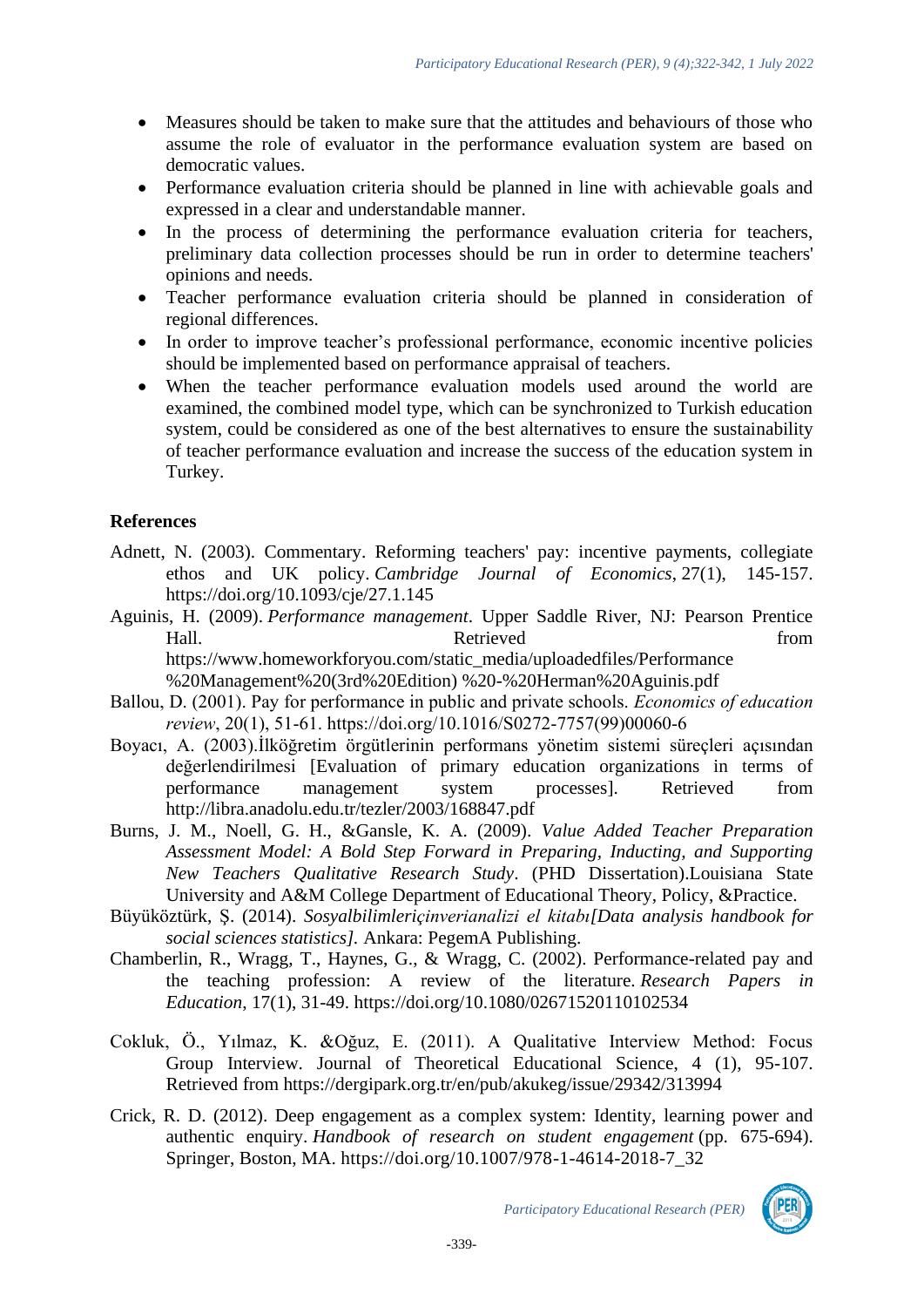- Dagar, A. (2014). Review of performance appraisal techniques. *International Research Journal of Commerce Arts and Science*, 5(10), 16-23. Retrieved from [https://s3.amazonaws.com/academia.edu.documents/3](https://s3.amazonaws.com/academia.edu.documents/)6716816/2284.pdf
- Erford, B. T., Hays, D. G., Crockett, S., & Miller, E. M. (2015). *Mastering the national counselor examination and the counselor preparation comprehensive examination*. Upper Saddle River, NJ: Pearson.
- Evetts, J. (2006). Introduction. Trust and Professionalism: Challenges and Occupational Changes. *Current Sociology*, 54(4), 515-531. <https://doi.org/10.1177%2F0011392106065083>
- Farrell, C., & Morris, J. (2009). Still searching for the evidence? Evidence-based policy, performance pay and teachers. *Journal of Industrial Relations*, 51(1), 75-94. <https://doi.org/10.1177%2F0022185608099666>
- Gotcheva, N. (2009). Book Review: International Human Resource Management: Policies and Practices for Multinational Enterprises. *Work, Employment and Society,* 23(3), 577-579. Retrieved from<https://www.jstor.org/stable/23749224>
- Guthrie, J. W., & Reed, R. J. (1991). *Educational administration and policy: Effective leadership for American education*. Allyn & Bacon.
- Hanushek, E. A., &Woessmann, L. (2011). Overview of the symposium on performance pay for teachers. *Economics* of *Education Review*. 30(3). doi: for teachers. *Economics of Education Review*, *30*(3), doi: 10.1016/j.econedurev.2010.12.005
- Holdford, D. (2008). Content analysis methods for conducting research in social and administrative pharmacy. *Research in Social and Administrative Pharmacy*, *4*(2), 173- 181.
- Jacob, B., & Springer, M. G. (2008). Teacher Attitudes toward Pay for Performance: Evidence from Hillsborough County, Florida. Working Paper 2008-08. *National Center on Performance Incentives*. Retrieved (19.01.2018) from <https://eric.ed.gov/?id=ED510517>
- Kirunda, H. K. (2004). Performance-based rewards and the performance of teachers in private secondary schools in Kampala district. *MA Dissertation*, Makerere University. Retrieved (05.06.2018) from<http://hdl.handle.net/10570/2229>
- Kitzinger, J. (1995). Qualitative research: introducing focus groups. Bmj, 311(7000), 299- 302. Doi:https://doi.org/10.1136/bmj.311.7000.299
- Kobakhidze, M. N. (2010). Teacher incentives and the future of merit-based pay in Georgia. *European education*, *42*(3), 68-89. [https://doi.org/10.2753/EUE1056-](https://doi.org/10.2753/EUE1056-4934420304) [4934420304](https://doi.org/10.2753/EUE1056-4934420304)
- Lavy, V. (2003). Paying for performance: The effect of teachers' financial incentives on students' scholastic outcomes. Available at SSRN 413384.
- Lazear, E. P. (2001). Paying Teachers for Performance: Incentives and Selection (Hoover Institution and Graduate School of Business, Stanford University).
- Leigh, A., & Mead, S. (2005). Lifting Teacher Performance. Policy Report. Progressive Policy Institute.
- Liu, S., Zhao, D., &Xie, W. (2016). Chinese teachers' attitudes toward performance pay: the cases of three schools. International Journal of Educational Management. https://doi.org/10.1108/IJEM-06-2015-0074
- Lundström, U. (2012). Teachers' perceptions of individual performance-related pay in practice: A picture of a counterproductive pay system. *Educational Management Administration & Leadership*, *40*(3), 376-391. <https://doi.org/10.1177%2F1741143212436954>
- Mahony, P., Menter, I., & Hextall, I. (2004). The emotional impact of performance-related pay on teachers in England. British Educational Research Journal, 30(3), 435-456.

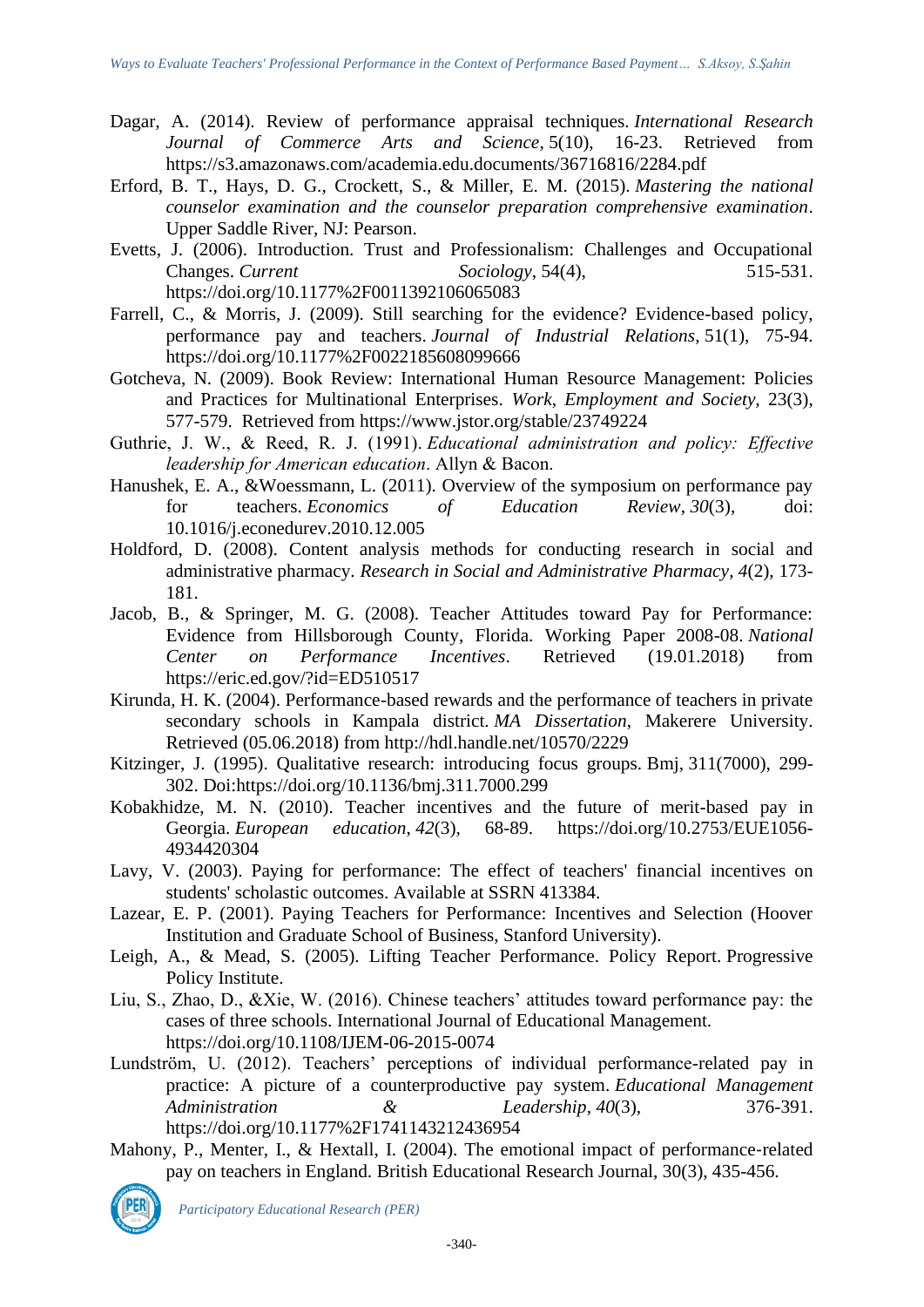https://doi.org/10.1080/01411920410001689724

- Mathis, R. L., & Jackson, J. H. (2011). *Human Resource Management: Essential Perspectives*. Cengage Learning.
- McCombs, B. L. (2008). From one-size-fits-all to personalized learner-centered learning: The evidence. *The FM Duffy Reports*, *13*(2), 1-12.
- McCombs, B. L., Daniels, D. H., & Perry, K. E. (2008). Children's and teachers' perceptions of learner-centered practices, and student motivation: Implications for early schooling. *The Elementary School Journal*, *109*(1), 16-35. Retrieved (30.07.2018) from<https://www.journals.uchicago.edu/doi/abs/10.1086/592365>
- Milanowski, A. T., & Heneman, H. G. (2001). Assessment of teacher reactions to a standardsbased teacher evaluation system: A pilot study. *Journal of Personnel Evaluation in Education*, *15*(3), 193-212.
- Morgan, D. L. (1997). Planning and research design for focus groups. Focus groups as qualitative research, 16.
- Morgan, D. L., & Krueger, R. A. (1998). Developing questions for focus groups. Sage.
- Murphy, J., Hallinger, P., & Heck, R. H. (2013). Leading via teacher evaluation: The case of the missing clothes?. *Educational Researcher*, *42*(6), 349-354. <https://doi.org/10.3102%2F0013189X13499625>
- Newmann, F. M. (1997). Accountability and School Performance: Implications from Restructuring Schools. *Harvard Educational Review*, *67*(1), 41-74.
- OECD. (2009a). Evaluating and rewarding the quality of teachers: International practices. Paris: OECD. https://doi.org/10.1787/9789264034358-en
- OECD. (2009b). Creatig Effective Teaching and Learning Environments: First Results from TALıs. Paris: OECD. Retrieved (01.08. 2018) from <http://www.oecd.org/dataoecd/17/51/43023606.pdf>
- Patton, M. Q. (2002). *Qualitative evaluation and research methods* (3rd ed.). Thousand Oaks, CA: Sage Publications, Inc.
- Podgursky, M. J., & Springer, M. G. (2007). Policy Retrospectives. *Journal of Policy Analysis and Management*, *26*(4), 909-949. DOI: 10.1002/pam.20292
- Rabionet, S. E. (2011). How I learned to design and conduct semi-structured interviews: an ongoing and continuous journey. Qualitative Report, 16(2), 563-566.
- Springer, M. G. (2009). Rethinking teacher compensation policies: Why now, why again. *Performance incentives: Their growing impact on American K-12 education*, 1- 22.
- Springer, M. G., Ballou, D., Hamilton, L., Le, V. N., Lockwood, J. R., McCaffrey, D. F., ... &Stecher, B. M. (2011). *Teacher Pay for Performance: Experimental Evidence from the Project on Incentives in Teaching (POINT).* Paper presented at Society for Research on Educational Effectiveness. Retrieved from https://files.eric.ed.gov/fulltext/ED518378.pdf
- Waine, B. (2000). 14 Managing Performance through Pay. *New Managerialism, New Welfare?* London: Sage Publication.
- Winters, M., Greene, J., Ritter, G., & Marsh, R. (2008). The Effect of Performance Pay in Little Rock, Arkansas on Student Achievement. Research Brief. *National Center on Performance Incentives*. Retrieved from<https://eric.ed.gov/?id=ED510731>
- Woessmann, L. (2011). Cross-country evidence on teacher performance pay. *Economics of Education Review*, 30(3), 404-418.<https://doi.org/10.1016/j.econedurev.2010.12.008>
- Worthington, M. (2013). Differences between phenomenological research and a basic qualitative research design.
- Yuan, K., Le, V. N., McCaffrey, D. F., Marsh, J. A., Hamilton, L. S., Stecher, B. M., & Springer, M. G. (2013). Incentive pay programs do not affect teacher motivation or